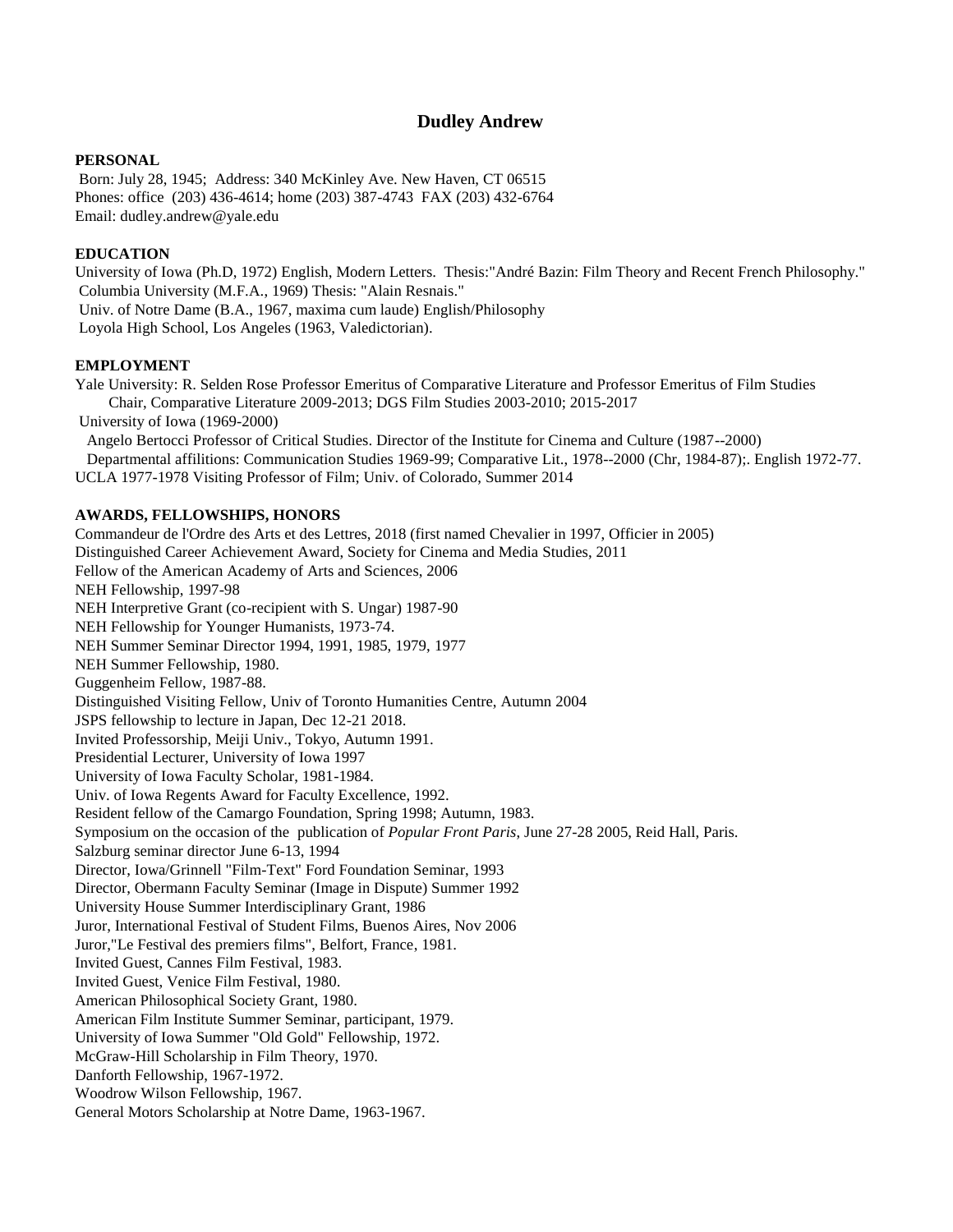#### B**OOKS**:

A. Authored Monographs

What Cinema Is!. Wiley-Blackwell, 2010. (French 2014; Farsi 2018, Arabic 2018; Chinese, 2018, Turkish 2019) Popular Front Paris and the Poetics of Culture (with Steven Ungar). Harvard UP, 2005. Sanshô Dayû (with Carole Cavanaugh) British Film Institute, 2000; reprinted with new Foreword 2020. Mists of Regret: Culture and Sensibility in Classic French Film Princeton University Press, 1995. (Chinese, forthcoming) Film in the Aura of Art Princeton University Press, 1984. (Chinese, 2011) Concepts in Film Theory Oxford University Press, 1984. (Chinese; 1991; Korean, 1993; Turkish 2012; Portuguese 2014)

Kenji Mizoguchi: A Guide to References and Resources (with Paul Andrew). G.K. Hall & Co. 1981.

André Bazin Oxford University Press, Enlarged edition, Oxford, 2013. First published 1978; enlarged edition Columbia Univ. Press 1990. (French, Editions de la Cinémathèque Française 1983; Chinese, 2011; Turkish 2013, Korean 2020)

The Major Film Theories Oxford University Press, 1976 (Translations in Spanish 1978, Serbo-Croatian 1986, Chinese 1985, Portuguese 1988, Korean 1990, Polish, 1995, Turkish 2000; China 2<sup>nd</sup> edition 2013; Korean 2<sup>nd</sup> ed 2015, Farsi 2014)

B. Edited, co-edited, translated

André Bazin on Adaptation, Cinema's Literary Imagination, (edited with introduction), Univ of California, 2022 Futures of Comparative Literature, ed by Ursula Heise with Dudley Andrew and 8 others (Routledge, 2017) Roland Barthes' Cinema, co-editor of posthumous book by Phil Watts (Paris: L'Incidence, 2015; NY: Oxford 2016) André Bazin's New Media, 57 essays edited, translated, and introduced (U of California Press, 2014) A Companion to Francois Truffaut co-edited with Anne Gillain (Wiley-Blackwell, 2013)

Opening Bazin (edited with introduction), Oxford Univ Press (Winner SCMS best Anthology Award for 2011) French version ed by H. Joubert-Laurencin, Ouvrir Bazin (Edition de l'oeil, 2014)

The Image in Dispute: Art and Cinema in the Age of Photography (edited with introductions) Univ. of Texas Press, 1997 Breathless;complete scriptwith introduction, annotations, selected responses. Rutgers University Press, 1987. 2nd ed. 1995.

#### **ARTICLES and CHAPTERS**:

- "Love of Community and Reality: On André Bazin and the Good of Cinema" in J. Hanich ed. What is Cinema Good For? (Univ. of California Press, forthcoming)
- "Moving Peoples and Motion Pictures" in Deniz Bayakdar and Rbt. Burgoyne (eds) Refugees and Migrants in Contemporary Film Art and Media (Amsterdam Univ. Press, forthcoming).
- "The Effect of Miracles and the Miracle of Effects: Bazin's Faith in Evolution," in M. Lefevre (ed) Special Effects (Amsterdam University Press forthcoming)
- "On Ritwik Ghatak: Reverberations of Dissonance and Harmony in E-Flat," in Gayatri Spivak (ed) Ritwik Ghatak in Global Criticality (forthcoming)
- "The Demotion of Pasolini and Rohmer by the Red *Cahiers*,"in Cinema/Ideology/Criticism: Historical Resonances, ed. Daniel Fairfax, V. Hediger (Amsterdam: Amsterdam University Press, forthcoming)
- "Cinema and Creative Community," in Corrigan (ed) Human Flourishing and Cinema (Oxford 2022)
- "Bazin, Barthes, and Ecriture," in J. Di Joy (ed) Understanding Barthes, Understanding Modernism (Bloomsbury, 2022)
- "Feeling Film as the Pulse of the Postmodern: On Jameson's 'On Diva'" in Szaniawski et al (eds) Jameson on Film (Rutgers, 2021, forthcoming)
- "National Turbulence and the Turbos of the World Cinema System," in Studies in World Cinema,1 May2021.
- "Poetics and the Periphery: the Journey of Kaili Blues" Cineaste online, June 2019 (with Jiwei Xiao)
- "Bazin's Integral Perspective on our Cruel World," Cahiers André Bazin no 3, Spring 2019 (Tokyo, in Japanese)
- "On Screen for the first time together: *Madame Bovary* and *Les Miserables*," in H. Pettey and B. Palmer eds, French Literature on Screen (Manchester University Press, 2019)
- "En mer et en 3D" in Mauro Carbone, ed,, Des Pouvoirs des ecrans (Lyon, 2018).

"Beyond and Beneath the Map of World Cinema," in E. Gorfinel and T. Williams eds, Global Cinema Networks (Rutgers 2018); Portuguese version in S. Dennison (ed) As Novas cartographicos do cinema mundial (Sao Paulo: Papirus, 2014)

" Jean Renoir and the Literature of his Father's Circle," Catalog for Renoir and Renoir, an exhibition at the Barnes Foundation (April 2018) and the Orangerie-Paris (October 2018)).

"Andre Bazin" Oxford Bibliographies: Cinema and Media Studies. 12000 word annotated entry, 2018, updated from 2012.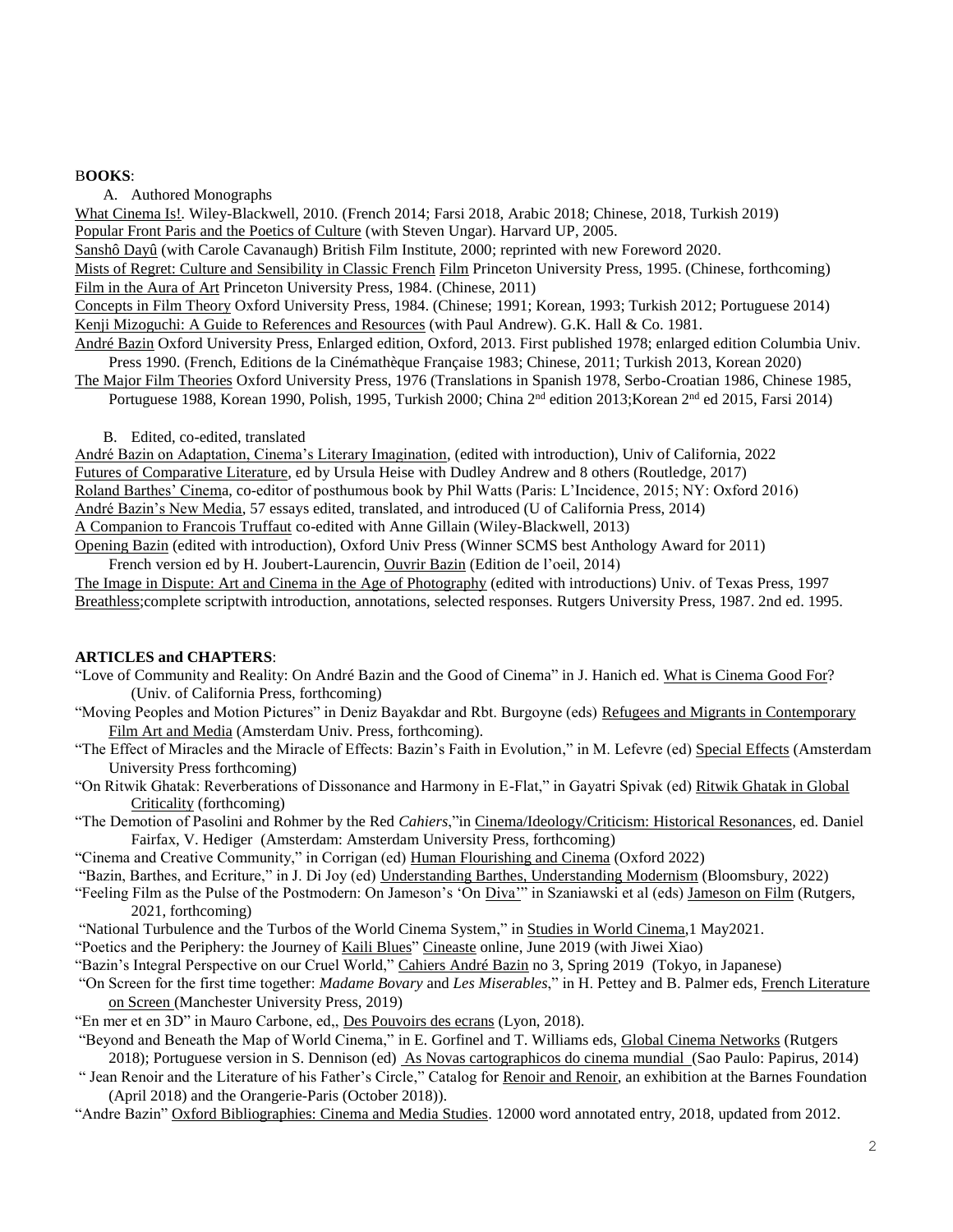"The Absent Subject of *The World,*" Journal of Chinese Cinema, Spring 2018, adapted from the final chapter of the Chinese version of Andrew, Film in the Aura of Art (Beijing, 2011), Japanese translation 2017.

"Holidays at the Movies in Sartre's Imagination," Senses of Cinema, November 20, 2017

"Un Air dans l'atmosphère et un front méteorologique," in Front Populaire et le Cinéma Francais, ed by L. Creton and M. Marie (Presses Sorbonne Nouvelle, 2017). Article in English.

"Jacques Becker and Partners in 'La Ronde' of French Cinema," The New Review of Film and Television Studies #4, 2017

"Announcing the End of the Film Era," Cultural Critique, Winter 2017. Reprint, Chateau (ed) Post-Cinema (Amsterdam UP, 2020)

"Cristian Mungiu, Pursuing Cinema," in Images-Imagini-Images 4/2014 (Bucharest, 2016), from *What Cinema Is!*

"Fatih Akin's Moral Geometry," in Seung-hoon Jeong and J. Szaniawski (eds) The Global Auteur (Bloomsbury 2016)

"Time for Epic Cinema in an Age of Speed," Cinema Journal (Spring 2016)

"Dark Passage into the Mystery of Being," in Pomerance and Palmer (eds) Thinking in the Dark (Rutgers 2015).

"Bazin's Line of Thought: Cinema as Conduit" Addresses and Papers, Beijing Film Academy, 2015.

"Is Cinema Contagious? The case of Korea" in Cinema & Cie (Winter 2014)

"Eric Rohmer's Magnetic Fluid," in L. Anderst,The Films of Eric Rohmer: New Wave to Old Master (Palgrave, 2014); earlier French version in N. Herpe (ed) Rohmer et les Autres (Paris: Presses Univ Rennes, 2007) 223-37.

- "What Constitutes Beauty in Film?" in Vittorio Hossle (ed) The Many Faces of Beauty (Univ. of Notre Dame Press, 2013) Turkish translaton 2014
- "André Bazin and his 'Ontology of the Photographic Image,"" in Branigan and Buckland (eds) Encyclopedia of Film Theory (Routledge, 2013)
- "The Second Life of André Bazin," preface (42 pages) to new edition of Andrew, André Bazin (Oxford, 2013).

"Seeing through the Frames of Art: Renoir seen through Bazin," in Vincendeau and Philips Companion to Jean Renoir (Wiley-Blackwell, 2013).

- "Every Teacher Needs a Truant: Bazin and Truffaut," in Andrew/Gillain, Companion to Francois Truffaut (Blackwell, 2013)
- "Jules et Jim…et Walter Benjamin" in A Companion to Francois Truffaut (Blackwell, 2013) (reworked from 1997 version)
- "Malraux, Bazin, Benjamin: a Triangle of Hope" in Dalle-Vacche (ed) Art, Film, New Media (Palgrave, 2012)
- "Teaching World Cinema," in Petro and Fischer,eds. Teaching Film (MLA, 2012)
- "The Lion's Gaze: Jia Zhangke's *I Wish I Knew*," with Xu Jing, Film Criticism (Summer, 2011).
- "The Economies of Adaptation" in MacCabe et al (eds) True to the Spirit: Adaptation and Fidelity (Oxford, 2011), 27-40..
- "Malraux, Bazin, and the Gesture of Picasso," in Andrew, Opening Bazin (Oxford Univ. Press, 2011)
- "Ghost Towns: Asian Cities and their Stories" in Tweedie and Braester, eds Cinema on the City's Edge (Hong Kong, 2010) Portuguese translation in C. Mello (ed) Phantasmagoric Realism (Sao Paulo, 2015).
- "Bazin Phase 2: Die unreine Existenz des Kinos," in Montage AV, 18, no. 1 (2009) Also in Russian (2011)

"Time Zones and Jet Lag in World Cinema, in World Cinema/Transnational Perspectives (Routledge 2009); in Icelandic 2011, in Portuguese 2014.

- "The Core and the Flow of Film Studies," Critical Inquiry (Summer 2009).
- "Edgar Morin," in Routledge Companion to Philosophy and Film, ed by P. Livingston and C. Plantinga (Routledge,2009)
- "The Ontology of a Fetish," Film Quarterly, 61, no. 4 (Summer 2008), 62-67. French translation in Trafic 67
- "La Réception de Deleuze parmi les Anglo-Saxons" in Dosse and Frodon, Deleuze et les images (Cahiers du Cinéma, 2008)

"Grizzly Ghost: Herzog, Bazin, and the Cinematic Animal," Screen (Spring 2008, with Seung-Hoon Jeong); tr in Trafic 68. *"*A Film Aesthetic to Discover," CinemaS, 17, no 2 (Autumn 2007), 47-70.

"Islands in the Sea of Cinema" in National Cinemas and World Cinema, K. Rockett and J.Hill, eds (Dublin: 4 Courts, 2006) *"L'Age d'or* and the Body Politics of Surrealism," in Edward Perry (ed) Masterpieces of Modernist Cinema (Indiana, 2006). "The Frame-Mobile and the Age of Cinema" in How to Respond to Photography (Tokyo, 2005).

- "Demi-emigration Irlandais," in Bessière ed, Les Européens dans le cinéma américain (Paris, Sorbonne Nouvelle 2004) "Foreword," to André Bazin, What is Cinema? (Univ. of Calif Press, 2004).
- "Foreword," to André Bazin, What is Cinema? vol II (Univ. of Calif Press, 2004).
- "An Atlas of World Cinema," Framework 45 no. 2 (Fall 2004) reprinted in S. Dennison (ed) Mapping World Cinema

(Wallflower, 2006), in Corrigan and White (eds), Critical Visions in Film Theory (St. Martin's 2010), tr in Icelandic.

"Adaptation of History, adaptation and history," in Robert Stam, ed, Theories of Adaptation (London: Blackwell, 2004) "*Amélie*, or Le destin fabuleux du cinéma francais," Film Quarterly 57 no 3 (Spring 2004)

- "French Cinema in the 1930s" in Ezra, ed. European Cinema (London: Oxford, 2003), 97-114
- "The Theater of Irish Cinema" Yale Journal of Criticism, 15, no 1 Spring 2002, 23-58
- "Tracing Ricoeur," Diacritics, 30 no 2 (Summer 2000) 43-69.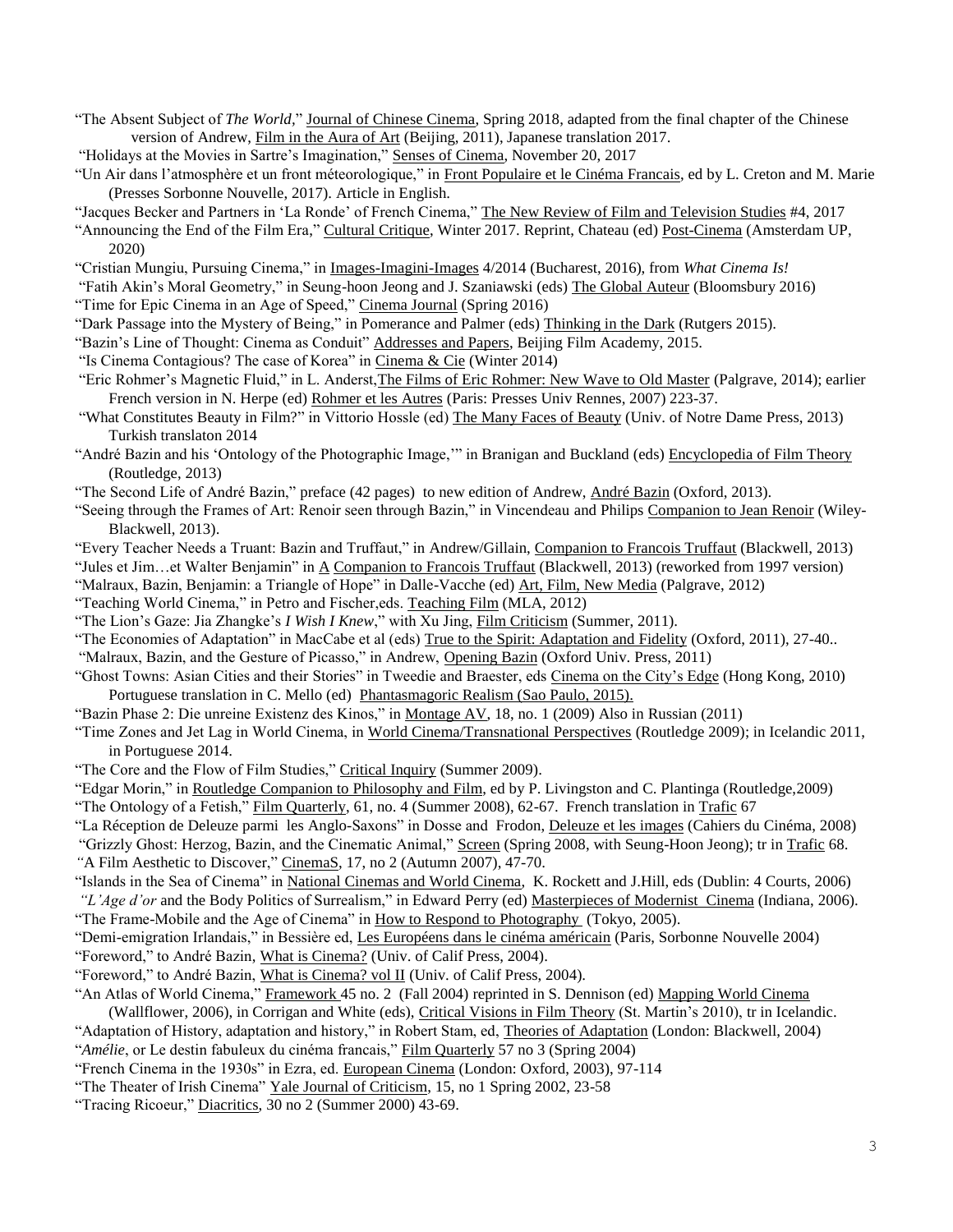"Jonas is 25: Cinema in the Year 2000" Assaph Kolnoa-Studies in Film and TV (2001)

"The Three Ages of Cinema Studies, and the Age to Come," PMLA 118, May 2000.

Translated in Ecrans et Lucarnes (Paris, February 2001).

"The Roots of the Nomadic: Gilles Deleuze and the Cinema of West Africa," in G. Flaxman, ed., The Brain is the Screen (Univ. of Minnesota Press, 2000) 215-252. Translated in part as,"Enracinés et en mouvement : les contradictions du cinéma africain"*,* in CinemAction Winter 2003, pp. 16-24.

"French Cinema in the 1930s" in G-P Brunetta (ed.) Encyclopedie del cinema (Turin: Enaudi, 2000).

"Excursions et Fouilles dans le passé du Cinéma," in Gaudreault, (ed) Le Cinéma en histoire (Paris: Klincksieck, 1999) "Sansho the Bailiff," in Inuhiko Yomota volume on Mizoguchi (Meiji Guikun University Press, 1999).

- "French Film at the Mirror: The Cultivation and Defacement of the Look," in Premises: Invested Spoaced in Visual Arts,
- Architecture and Design from France 1958-98.(New York: The Guggenheim Museum, 1998), 100-118.
- "Film and History," Oxford Guide to Film Studies (Oxford Univ. Press, 1998), 176-89.
- "André Bazin" in The Encyclopedia of Aesthetics (1998)
- "Le Lys brisée et La Petite Lise: Jean Grémillon suit la tradition," in 1895, Autumn 1997.
- "André Bazin's Evolution," in Peter Lehman, ed. Defining Film Theory (Rutgers Univ. Press, 1997)
- "Death and Double-Cross over the Atlantic in Film Noir" IRIS #21, 1996.
- "Jules, Jim, and Walter Benjamin," in *Image in Dispute* (Univ. of Texas Press, 1997)

"Praying Mantis: the dangerous Other in Prewar French Film," in Bernstein and Studlar eds Visions of the East (Rutgers, 1997); from "L'Afrique vue par le cinéma français," in L'Autre et le Sacré, ed. by C.W. Thompson (Paris: L'Harmattan, 1995).

- "Death in the Past," Esprit Créateur (January 1996)
- "Appraising French Images," WideAngle (Spring 1995)
- "La Falaise dans le Sahel: Souleymane Cissé's Yeelen," IRIS 18 (Spring, 1995)
- "Ways of Seeing Japanese Prints and Films,"Ehrlich, Cinematic Landscapes:Asian Cinema and the Visual Arts (Texas, 1994).

"History and Timelessness in Films and Theory," in Klemm and Schweicher, The Questions of Paul Ricoeur (Virginia, 1993) "La Continuité du cinéma français," CinémAction 74 (1993).

- "Family Diversions:Cinema and Live Entertainment in France," Dyer, ed, Popular European Cinema (Routledge,1993).
- "The Unauthorized Auteur Today," in Collins (ed) Film Theory Goes to the Movies (Routledge, 1993). Reprinted in Stam, Film Theory (Blackwell, 1999). Translated in Imagen (Sao Paulo, 1995)
- "Merleau-Ponty: Battles with Cinema and Signs," Iconics (Tokyo, Spring, 1992)
- "Temporality and Predictability in Eisenstein" in Sjerge Ejsenstein (Venice Italy, 1992).
- "Le Mise-en-page de l'histoire: Alain Resnais' Stavisky... and the Affair," Hors Cadre 10 (1992). With Steven Ungar.
- "The Eye and the Mind of the Movies," Iconics (Winter 1992).
- "Revolution and the Ordinary: Renoir's La Marseillaise," Yale Journal of Criticism Autumn, 1990.
- "French Film and Fiction in the 30s,"Esprit Createur,Spring 1990.

"Casque d'Or, Casquettes, and a cask of aging wine," in Vincendeau, French Cinema: Texts and Contexts (Routledge, 1990).

"Historical Critique and History as Criticism: The Cahiers du Cinema translation project from Harvard University Press," Review Article in Camera Obscura 18 (1989), 127-37.

"On Certain Tendencies of the French Cinema," A New History of French Literature,D. Hollier,ed. (Harvard, 1989),993-1000. "Immigrant Artists and the Look of French Films," Postscripts 7, no 1 (Fall, 1987), 27-45.

- "The Art of the Motion-Pictures," Encyclopaedia Britannica 1988.
- "Jean Renoir and the Pathos of the 30s," Mana (West Germany), Summer, 1987, pp 325-352.

"French Film Since 1945," in William Luhr (ed) World Cinema Since 1945 (NY: Ungar, 1987).

"Au debut de souffle: le culte et la culture d'A bout de souffle" Revue Belge du Cinéma no 16 (Summer 1986) 11-24.

"Film and Society," East-West Film Journal I, no 1 (1986) 7-23.

- "Shifting Traditions for a Moving Picture: Lyonel Feininger's `Pink Sky," in Human Rights and Human Wrongs: Art and Social Change (Univ of Iowa Museum of Art, 1986) 49-70.
- "Hermeneutics and Film: the Issue of History," Studies in the Literary Imagination, 19, no 1 (Spring, 1986) 21-38. Reprinted in B. Palmer (ed) The Cinematic Text (AMS, 1989); trans. in J. Aumont et Marie (eds) Cinéma et Histoire (Paris, 1989).

"Figuration," Iris 1, No.1 (Spring 1983), reprinted in Mellenkamp (ed.) Cinema and Language (Amer. Film Institute, 1983). "Poetic Realism," in Rediscovering French Cinema. Museum of Modern Art, 1983.

"The Structural Study of Narrative, its Uses and Limitations," in P. Hernadi (ed) The Horizons of Literature (Nebraska 1982). "Spontaneity and Pretension in Capra's Meet John Doe," Enclitic 5 No. 2 (Spring 1982), 110-119.

"Bazin Before Cahiers," Cineaste XII no 1, 1982, pp. 12-18.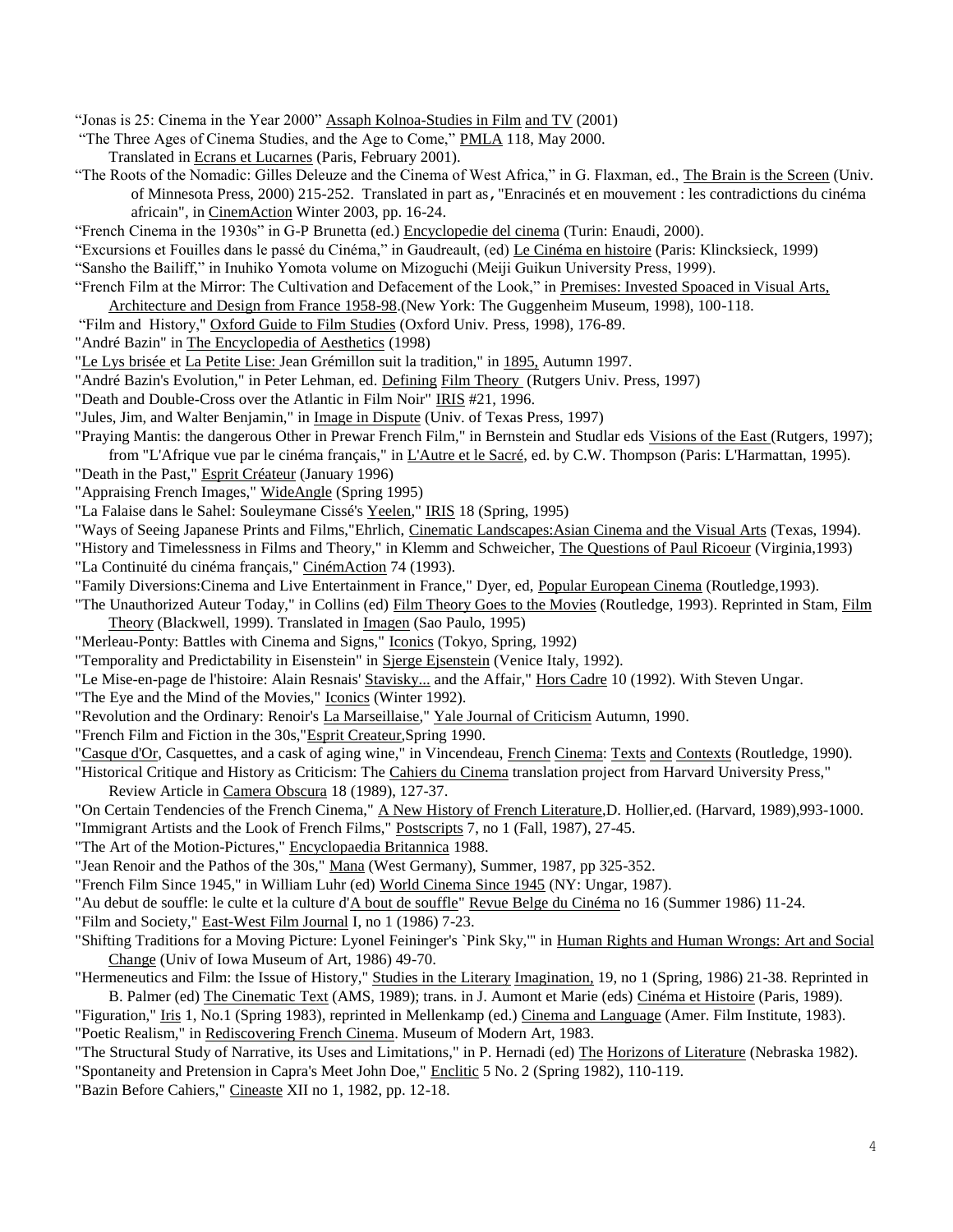- "The Well-worn Muse: Adaptation in Film History and Theory" in Narratave Strategies ed. by Syndy Conger and Janice Welsch, Western Illinois Univ. Press, 1981. Modified for Naremore, Film Adaptation (Rutgers, 2000).
- "Ice and Irony Delannoy's La Symphonie Pastorale from the novel by Gide," in Horton and Magretta (eds) Modern European Filmmakers and the Art of Adaptation (Frederick Ungar, 1981).
- "Desperation and Meditation: Bresson's Diary of a Country Priest from the novel by Bernanos," in Horton and Magretta (eds) Modern European Filmmakers and the Art of Adaptation (Frederick Ungar 1981).
- "Broken Blossoms: the Art and Eros of a Perverse Text," Quarterly Review of Film Studies VI, No 1 (Winter 1981).
- "La Passion d'identification dans quatre films de Mizoguchi," Positif January 1981, and in Italian in the Catalogue of the Biennale of the Venice Film Festival, September, 1980.
- "Sound in France, the Growth of a Native School," Yale French Studies #60 (1981), reprinted in Rediscovering French Cinema Museum of Modern Art, 1983.
- "Color and Ideology in Postwar Europe," Cinema Journal XVIII, No. 2, Spring 1979, reprinted in Technology and Ideology ed. by Stephen Heath and T. de Lauretis, MacMillan, 1980.
- "Process and Codification in Film," Film Criticism II, No. 2-3.
- "The Neglected Tradition of Phenomenology in Film Study," Wide Angle Spring 1978. Reprinted in Movies and Methods II (Univ. of Calif Press, 1985)
- "The Gravity of Sunrise," Quarterly Review of Film Studies II, No. 3 (1977).
- "Film Analysis or Film Therapy," Quarterly. Review of Film Studies II, 4 (Sept, 1977).
- "Film and Power at the University," Quarterly Review of Film Studies I,4 (Sept, 1976).
- "The Film Theory of Jean Mitry," Cinema Journal Spring 1975.
- "The Structuralist Study of Narrative," and, with Gerald Bruns, "A Bibliography of Structuralism and Narrative," Midwest MLA Bulletin, Spring 1973, pp.42-59, 83-87.
- "Andre Bazin," Film Comment March/April 1973, p. 64-69.
- "The Values of Close Analysis," Cinema Journal Fall 1971, 48-52.
- "Objects in the Films of Antonioni," Tri-Quarterly Winter 1968.

### **OCCASIONAL PUBLICATIONS (INTRODUCTIONS**, **REVIEWS)**:

"Afterword" to Masaki Kondo "The Eye and the Gaze: Beckett's Film," in Screen, Fall 2020. Book Review, "Eric Rohmer's Film Theory" by Marco Grosoli. Critical Inquiry July 2020 Book Review "Not Another Reading of an Auteur: The Invention of Robert Bresson" Senses of Cinema 92 Oct 2019 "Put hands together for Francesco Casetti," in La Galassia Casetti, ed. by R. Eugeni and M. Franci, 2017. Review of The Hidden Hitchcock by D.A. Miller, LA Review of Books, Nov. 11, 2016 Review of Tami Williams, Germaine Dulac: Cinema of Sensations, 19th C. Theater and Film, 2017 "Preface" to "The Journal ARTS" a dossier of five essays published in Film Criticism, January 2015 "The Return of Classical Film Theory" a roundtable with D. Andrew, Annette Michelson, et al. October (Spring 2014) "Discovering cinema in the Digital Age," interview with D. Fairfax and J. Sperling. Mubi.com April 29 2014 "La Second Vie d'André Bazin" in Cahiers du Cinéma, February 2014. Preface to Ouvrir Bazin (French edition of Opening Bazin, Paris: Ed de l'oeil 2014) Preface to French Edition of What Cinema Is! (*Une Idée du cinéma,* Brussels: SIC 2014). Preface to Chinese edition of Major Film Theories (2013) A.Deplechin on Truffaut: two part interview with A.Gillain and D. Andrew, A Companion to Truffaut (Wiley, 2013) "Foreword" to F. Gimello, Objectif 49 et le festival de film maudit à Biarritz. (2013) Interview with Ahmet Gurata on my career and ideas: Sinema (Fall 2012), in Turkish pp 101-121 "It's Time for Truffaut: an interview with Arnaud Desplechin" by D.Andrew and A. Gillain, *Cineaste* Dec 2012 Review of What is Cinema? newly translated by Tim Barnard, CinemaS, Winter 2010 (with P. Younger) "Preface" to Rudolf Arnheim ed. by Scott Higgins (Routledge, 2010) "Foreword" to Global Art Cinema, ed. by Rosalind Galt and Karl Schoonover (Oxford, 2010) "Interview with Emmanuel Burdeau," Framework, Dec 2009 "Interview with Jia Zhang-ke," in Jia Jiang (Peking U Press, 2009) tr. in Film Quarterly (Summer 2009) "The Godfather, André Bazin after 50 years" in Film Comment Nov-Dec 2008. "Introduction" to the Susan Sontag issue of PostScript, Spring 2007. Rev. of "The Village Voice Film Reader" in Film Comment, November 2007

- "Geography through Film" in On Common Ground (Spring 2005)
- "On Susan Sontag" in Synoptique #7 (on-line journal), Feb. 2005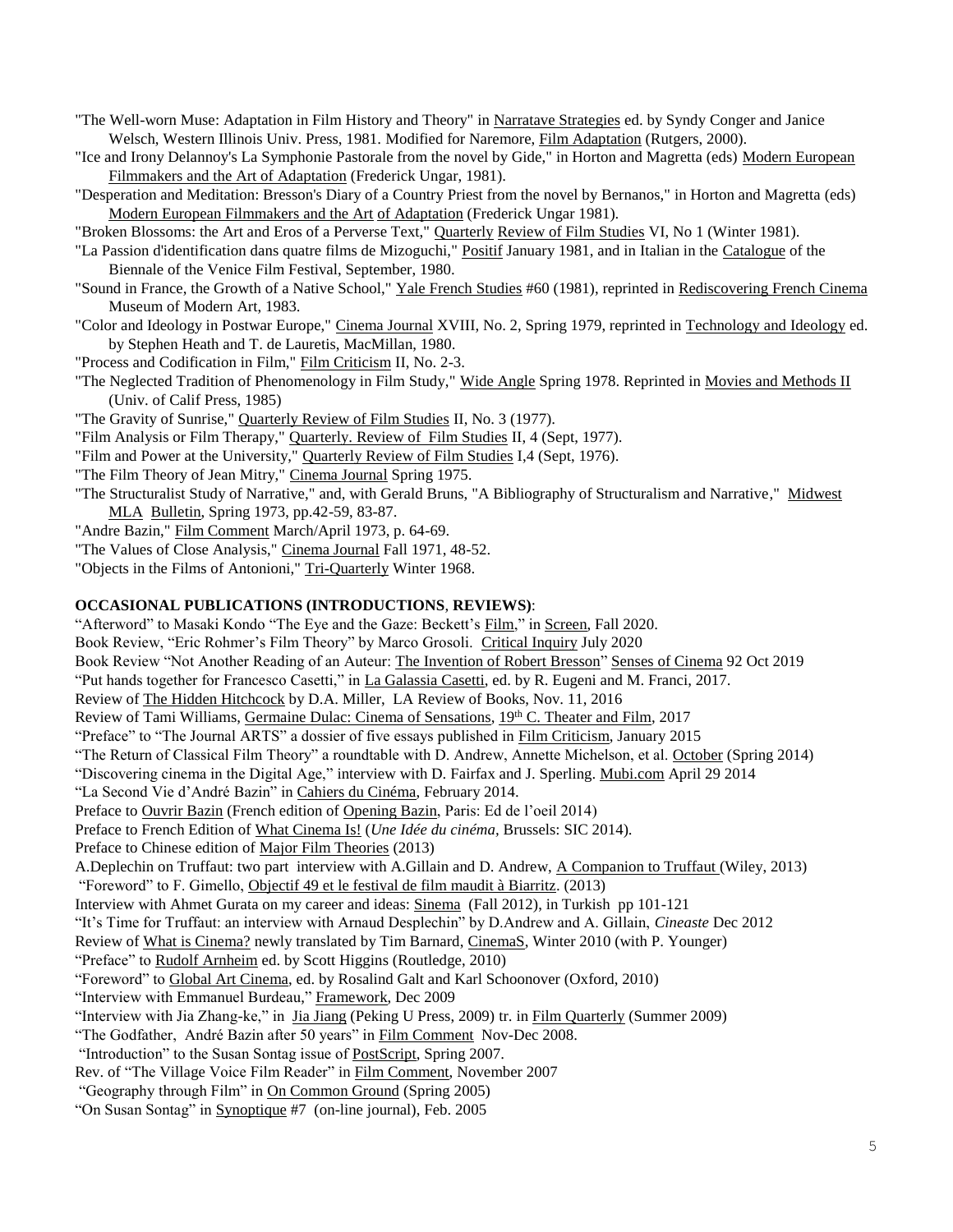Review of. Naomi Greene, Landscapes of Loss, in Film Quarterly , Fall 2000. Preface to Francesco Casetti, Within the Gaze, tr. by Nell Andrew (Bloomington: Indiana, 1998) "What ish my Nation?: Reply to V. Daniel's `Suffering nation,' in V. Dominguez ed. Questioning Otherness (Iowa, 1995) "Reply to David Bordwell," IRIS 12 (1990). "La Nouvelle Vague," ARETE (Nov.-Dec., 1989) 74-78. "The Limits of Delight: Postmodern Film Theory," Strategies 2 (1989), 157-64. "Cognitive Film Theory: Quests and Questionings," IRIS 9 (1989). "La Théorie du Cinéma, Made in France," CinémAction (Paris), Spring 1988, 4-9. "Film Theory" entry in Erik Barnouw (ed.), Columbia Encyclopedia of Communication (Columbia University Press, 1988). "Jean Mitry," eulogy in Film Quarterly, Winter, 1988. "Of Canons and Quietism," Cinema Journal 25, no 1 (Fall, 1985). rev. T. Todorov, The Dialogic Principle in MMLA Journal Fall, 1985. rev. R Abel, French Cinema, The First Wave, in Amer. Historical Rev, June 1985. "Cinema and Culture," Humanities 6, No. 4 (Aug, 1985), 24-26. Contributed 25 entries, St. James Encyclopedia of Film 1984, 1991 Contributed 6 entries to the Magill Survey of Cinema 1984. "Point of View on Feminism and Film Theory," Wideangle 6 no 3 (1984), 89-90 "IDHEC's Film School," Journal of the University. Film Association. vol 35, no 2 Spring 1983. rev. Stephen Heath, Questions of Cinema, in SubStance Winter, 1983. "An Open Approach to Film Study," in Barry Grant (ed.) Film Study in the Undergraduate Curriculum NY: MLA, 1983. "Mizoguchi, an introduction," Program catalogue for the Mizoguchi Retrospective of the Japan Society, May, 1981. "Film Theory: the State of the Art," in Research Possibilities in Film, ed. Herbert Bergman, Michigan State Univ. Press, 1981. "Entretien avec Yoshikata Yoda," Positif November, 1980. "Introduction" to Tadao Sato, "On Kenji Mizoguchi," trans. by Paul Andrew, Film Criticism IV, no.3 (Spring, 1980). rev. H.A. Potamkin, The Compound Cinema, in Journal of Aesthetics and Art Criticism Summer, 1979. "Introduction" to Andre Bazin, "The Myth of Stalin in the Soviet Cinema," in Film Criticism Autumn, 1978. Reprinted in Nichols, Movies and Methods II (Univ of Calif, 1985). "Books on the New Wave," Quarterly Journal of Speech Fall 1977. "Semiotics and Cinema: the Work of Christian Metz," Univ. Film Study Center Newsletter, Supplement (Boston, Feb. 1975). "Harry Alan Potamkin," Film Comment March/April, 1974, pp. 55-57 rev. George Linden, Reflections on the Screen in Film Comment July/August, 1973, pp. 59-61. "A Technical Point—And Limitation" Take One 1 (1971) rev. Andre Bazin, What is Cinema? in Film Comment Spring 1968.

# **BluRay/DVD and TELEVISION CONTRIBUTIONS**

BluRay booklet essay for La Marseillaise, "The Atmosphere of Revolution" (Kino-Lorber, 2019) BluRay video-essay for Story from Chikamatsu "Mizoguchi: auteur of mise-en-scene" (Criterion Oct 2018 .BluRay essay for Story of the Last Chrystanthemum "Mizoguchi's Monumental Performance (Criterion 2016) BluRay extra for Day for Night: "The Godard/Truffaut Controversy" (Criterion 2015) Blu-Ray video essay and voice-over commentary for The Life of Oharu (Criterion 2013). Blu-Ray booklet essay, "The Romance of Children of Paradise" (Criterion, Sept. 2012). DVD booklet essay for Breathless (Criterion,Oct. 2007) DVD extra on Jules and Jim Discussion with Robert Stam (Criterion, May 2005) "Cannes; Revolution in 1968," videoessay on Criterion Channel, (Filmstruck, March 2018) André Gaudreault interviewed by Dudley Andrew; SCMS field notes, televised record March 2018 "A Career in the Discipline": 70 minute video interview with Tim Corrigan on SCMS site, uploaded Oct 2016 "Truffaut and The Story of Adele H." 30 minute interview on CUNY Cinematek, 2011. *Odyssey* radio show WBEZ, nationally broadcast live June 28 2003: "The Auteur and recent Hollywood"

# **INVITED LECTURES, LECTURE SERIES, and SEMINARS**

Keynote "Bazin on Adaptation and Beyond" for conference on Adaptation; Chennai India, May 2021 (remote) Seton Hall University, "Renoir's La Chienne," Feb 2021 (remote) Univ of California San Diego, "Mizoguchi and Ugetsu" Oct. 2020 (remote) Goethe Univ.Frankurt; "Jia Zhangke's World" Dec 2019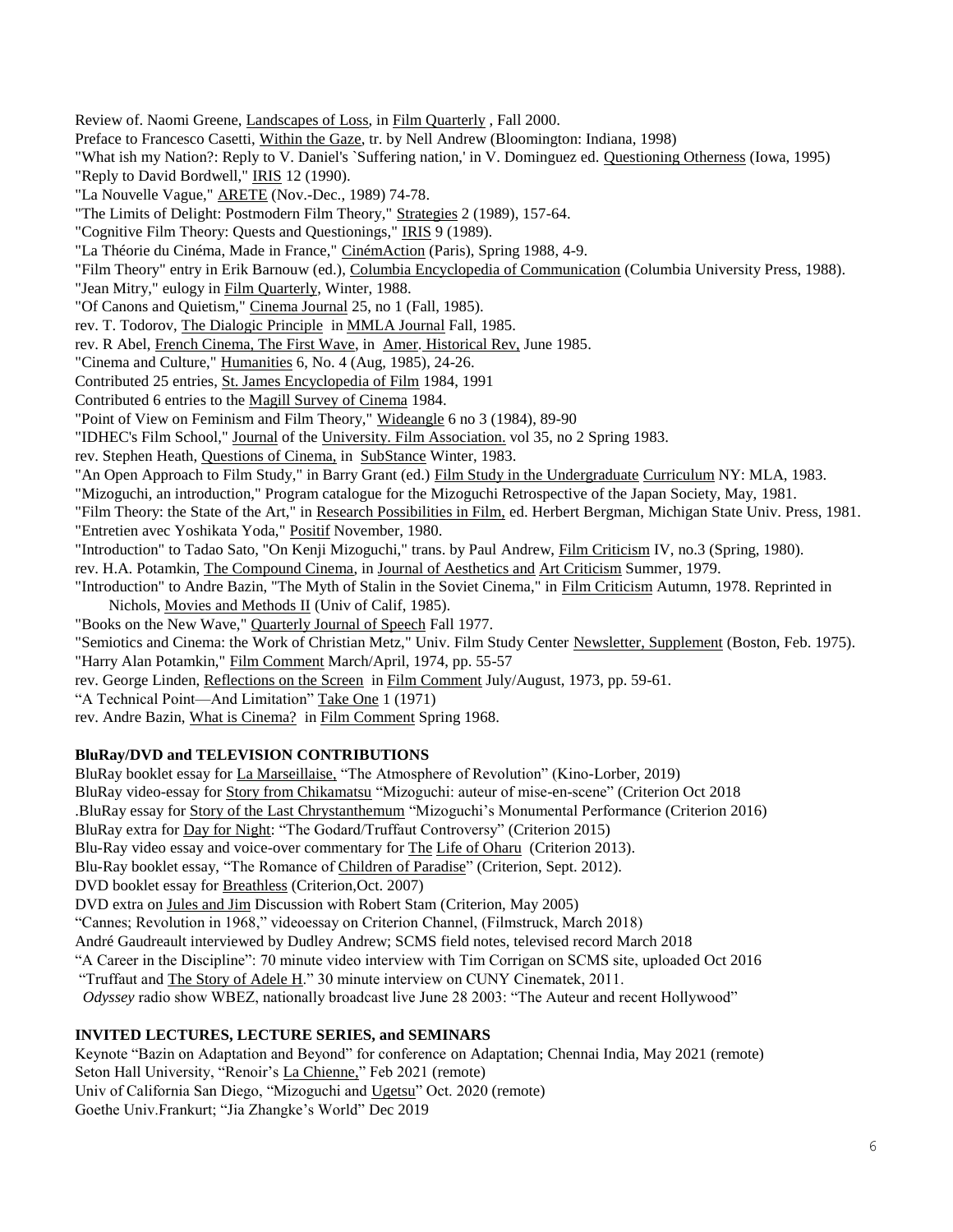Goethe Univ.Frankurt, "Cahiers du Cinéma debates The New Wave, 1965-1972". Dec 2019 Columbia U/Lincoln Center Ritwik Ghatak series, "Harmonizing the Visual in Ghatak's E-Flat" Nov 2019 Univ of Chicago, conf celebrating Tom Gunnning, "First-Person Subjective in French cinema 1948-1958" Istanbul, "Moving People in Motion Pictures" keynote for conference on Migration, May 2019 Oberlin, "Poetic Cinema and Public Practice: Bi Gan" (with Jiwei Xiao) Feb. 2019 UC Santa Barbara, "Roland Barthes and André Bazin: uncanny connections" Feb. 2019 Kyoto, Japan, "Pure Adultery in Mizoguchi's adaptation Chikamatsu Monogatari" Dec 2018 Yamagata, Japan, "Writing Ecriture: Bazin and Barthes" Dec 2018 University of Tokyo, "Bazin's Integral Perspective on our Cruel World," December 2018 Univ. of Chicago, "Bazin's Integral Perspective on our Cruel World," October 2018 Yale University, "Kaili Blues: A return to the Past to Step Forward in Cinema" Oct 2018 University of Maryland: "Renoir and 19th c. French Literature," December 2017 Univ of Frankfurt: Lecture series on "French Cinema through the New Wave" Nov. 2017 Univ. of California San Diego, The Elliott lecture: "Renoir and 19th c. French Literature," Nov 2017 Univ de Lyon 3, Colloque on The Screen:"At Sea with 3D," September 2017 Univ. of California San Diego, "At Sea with 3D," May 18, 2017 Univ. of Mainz (Germany), "At Sea with 3D" Dec 20, 2016 Univ. of Michigan, "At Sea with 3D" Dec 13, 2016 Boston Film Seminar (Tufts), "The Many Dimensions of 3D," Dec 2 2016 Hong Kong Univ, "China and Africa in the Changing World of World Cinema," World Studies Conference, June 2016 Assemblée Nationale, Paris: Commemoration of the Popular Front, "*La Marseillaise* and the drift of its Diffusion" June 8 2016 Univ. de Lausanne, "The Many Dimensions of 3D" May 2016 Univ. de Lausanne, "Le Cinéma Monde" short course (14 hours), May 24-26, 2016 Sorbonne-Nouvelle, "Le Cinema Monde" Four lecture-seminars for doctoral students, March 2016 Grinnell College, The 'equipe' in Popular Front and Postwar Paris, Feb 2016 Cornell, "Bi-nationality in Film: Fatih Akin" Nov 2015 Georgetown, "Children of Paradise" Oct 2015 Paris, INHA, "Barthes, Bazin, et l'écriture," Sept 2015 Univ. of Chicago: "Existentialism in Postwar Paris: Bazin's Dark Passage." Nov 2014 London: Modern Hum. Research Institute, Keynote:"From Adaptation to Ecriture: Bazin on Literature and Film" Oct 2014 University of Reading, UK: "Bazin's Dark Passage" October 2014 Warwick University, UK. "Evolution and Exception in Cinema. The Miracle of Superimposition" (October 2014) Hong Kong, Institute for World Literature plenary talk "Asian Cities and their Cinematic Ghosts" July 2014 Hong Kong Institute for World Literature; two week seminar on World Cinema, July 2014 Univ. of Colorado: seminar on French film Aesthteics, June 2014 NYU-Abu Dhabi, "The contagion of movies and the network of cinema," May 2014 Madison WI, "Mourning African Films that Mourn Africa" Dept. of French April 2014 Iowa City, "The New Media of the 1950s," Keynote for conference in honor of Sam Becker, February 2014. Paris, L'INHA, "Technique et Langage: le magie de surimpression" Nov 2013 Montreal conference on Special Effects, "Cocteau-Bazin: Myth and Evolution in Effects" Nov. 2013 Univ. of Pittsburgh: Distinguished 3-day visitor to Humanities Institute: "Malraux, Benjamin, Bazin" Univ. of Pennsylvania: "Pi in the Sky? New technologies and Film Studies," April 2013 Montreal, Musée de Beaux Arts, "Unframing and Unfolding the Two Renoirs", December 2012 Concordia Univ, Montreal, "Global vs. World Cinema," Dec. 2012 Sao Paulo, keynote to SOCINE conference: ""Off the Grid of Global Art," October 2012 Milwaukee, "Off the Grid," World Cinemas-Global Networks conference, May 2012 Keynote at Busan Film Festival Forum: "The Future of Asian Cinema" October 2011 Uherske Hradiste (Czech): 3 Lectures "Cinema of Quality," "Emir Kusturica," "Digital Cinema" July 24-26, 2011 Literary Institute of Academy of Social Science, Beijing: "*Shijie* by Jia Zhangke," June 2011 Beijing Film Academy, "Bazin in the Digital Era," June 2011 Beijing Univ. of Post and Telecommunication, "*Shijie* by Jia Zhangke," May 2011 Institut du Temps Present, INHA, Paris: "Malraux, Bazin, and Walter Benjamin," March 2011 Ecole Normale Supérieure, Paris: two lectures on the concept of Cinéma Mondial, March 2011 Northwestern Univ. "Postwar French cinema culture" February 2011 Carleton Univ: "The World as Calder Mobile" and "Malraux contra Bazin", January 2011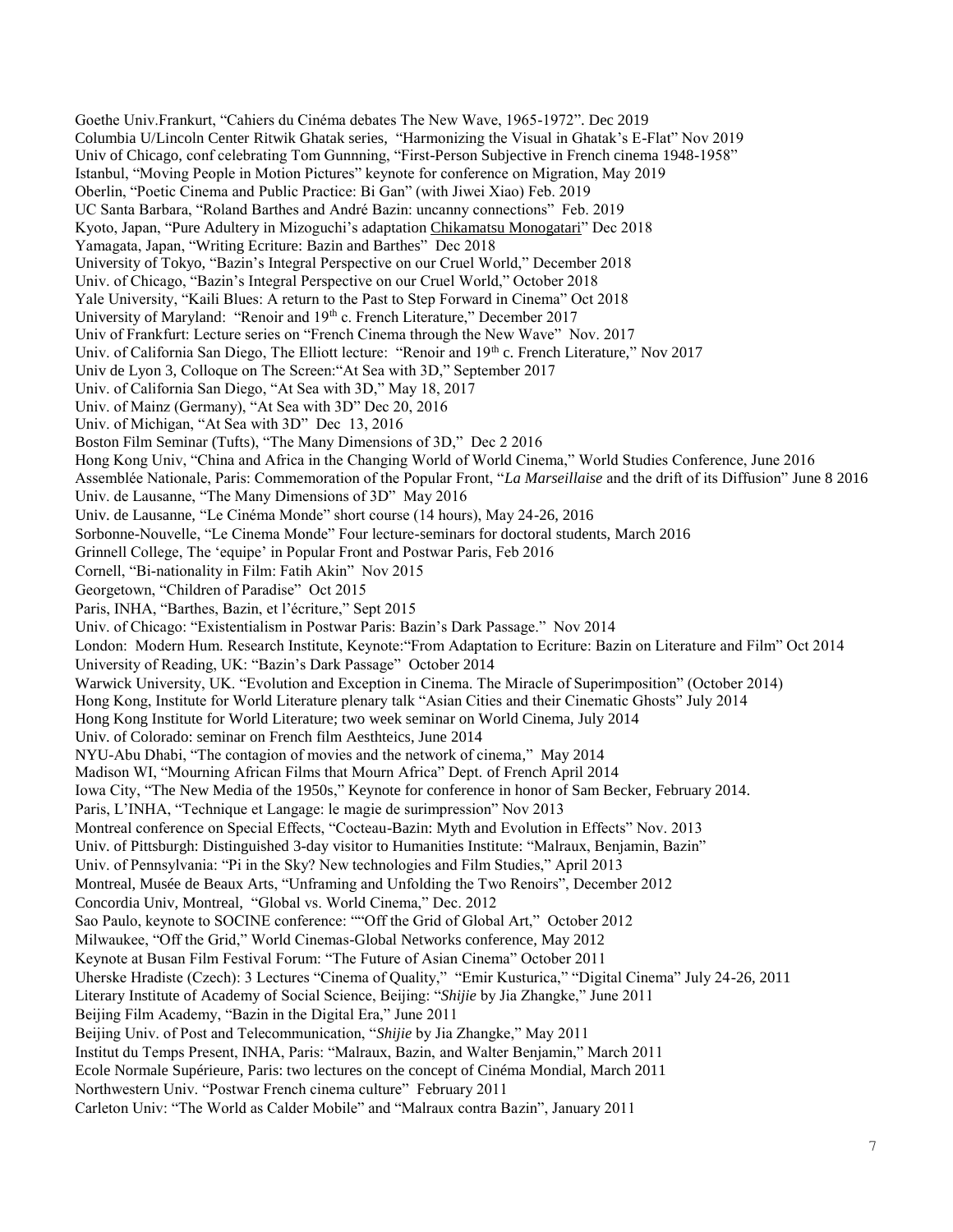Ljubljana: "Bazin and the Work of Art" and "Beyond the Atlas in World Cinema," November 2010 Georgia State: Two day faculty-graduate student seminar on my projected book *Encountering World Cinema* NYU: "Malraux in the Frame of Cinema," April 2010 University of Notre Dame: "Beauty in Motion Pictures" January 2010 Columbia University, "Pedagogy, Truancy, and Francois Truffaut" December 2009 Montreal (Concordia University): The Past and Future of Film Studies, Nov 2009 Univ. of Pennsylvania, The Past and Future of Film Studies, October 2009 Frist Center for the Arts, Louisville: Surrealism and Cinema, September 2009 York University, Toronto: Five-lecture series on "French Film Aesthetics" June 2009 British Film Institute: "Bazin and The Nouvelle Vague" May 2009 Univ. of Georgia "André Bazin" April 2009 Rutgers University "Novel, Stage, Screen in 1930s France" April 2009 Clark Institute Symposium on Art and Moving Image: "Malraux, Bazin, Picasso" March 2009 Columbia Univ Film Seminar, Dec 2008: André Bazin Paris-Diderot: Four lectures on Bazin and French Realist aesthetics (visiting professor 2008-09) Peking University (for PAMIRS festival): Asian Ghost Towns (October 2008) Shanghai University International conference, June 2008: Fidelity and Adaptation in Bazin MICEC conference, Barcelona, June 2008, The Cahiers du Cinema Line Turkish Film Studies Association, Istanbul, May 2008: Bazin's Realism Bilkent University, Ankara, May 2008: A timeline for World Cinema Udine Italy, March 2008: Deleuze and his Reception among Anglo-american film scholars Cambridge Univ. (UK), Jan 2008: The Cahiers du Cinema Line Vanderbilt Univ, Jan 2008: The Cahiers du Cinema Line Georgia Tech Univ. Dec 2007: The Cahiers du Cinema line Stanford Univ., Oct. 2007: "A Brief history of Time at Cahiers du Cinema" Research Triangle Park, June 2007: Bresson, Bazin, and Adaptation Cambridge University, UK, May 2007: "Time Line and Jetlag in World Cinema" Univ. of Virginia, March 2007, "The MakeUp of French Film" University of Pittsburgh, March 2007: Adaptation and the Fetish of Fidelity Univ del Cine (Buenos Aires), Nov 2006: Three masterclasses on French film theory Colgate Univ., Nov 2006: "Scaling The World, Weighing Global Cinema" UCLA, keynote talk for graduate student conference, Oct 2006: "Faces of French Film" College of Charleston, Sept 2006: "An Aesthetic to Discover" St. Andrews Univ. Scotland, June 2006: "Traversing New Waves in World Cinema" Univ of Washington, April 2006: "Ghost Towns in Asian Cinema" Univ of Bologna, March 2006: "Realism and the *Cahiers* line," and "Cultural Poetics" FAMU (Prague), March 2006: "Realism and the *Cahiers* line" Pusan Korea, Oct 2005: "Changing Functions of Festivals in Asian Cinema" Amsterdam, June 2005: "Waves, Shores, and Islands of Cinema" Dublin Ireland, April 2005: "Waves, Shores, and Islands of Cinema" Concordia Univ., Montreal, March 2005: "Interpretating the Experience of the Screen" Beijing China, March 2005: "From the First to the Nouvelle Avant-Garde" Univ. of Colorado, March 2005: "Surrealist Historiography and the Hauntology of the Photographic Image" Chicago Film Seminar: Dec 2004: "Philosophers and the Soul of Cinema, circa 1945" Univ. of Toronto: Distinguished lecture series: "French Conceptions of the Film Image" Sept-Oct 2004 French Film Studies, Lyon France, July 2004: Keynote: "Two tendencies of postwar French Realism" Univ. of Iowa, April 2004, "Islands in the Seas of Cinema" 20th Century French Studies, Tallahassee Fl, April 2004, Keynote address: "Faces of French Film" Middlebury College, April 2004: "L'Age d'or et L'Age ingrat du cinéma" Colgate College, March 2004: "L'Age d'or et L'Age ingrat du cinéma" Columbia Univ. conference on Francophone Performances, March 2004: "Francophone Film, French Style." Taipei, Nov 2003, "Aperture and Screen in New Taiwanese Cinema" Grinnell Iowa, April 2003, "The Space of the Screen" Udine Italy, March 2003, "The Space of the Screen" Univ. of Pittsburgh 2003, "The Space of the Screen"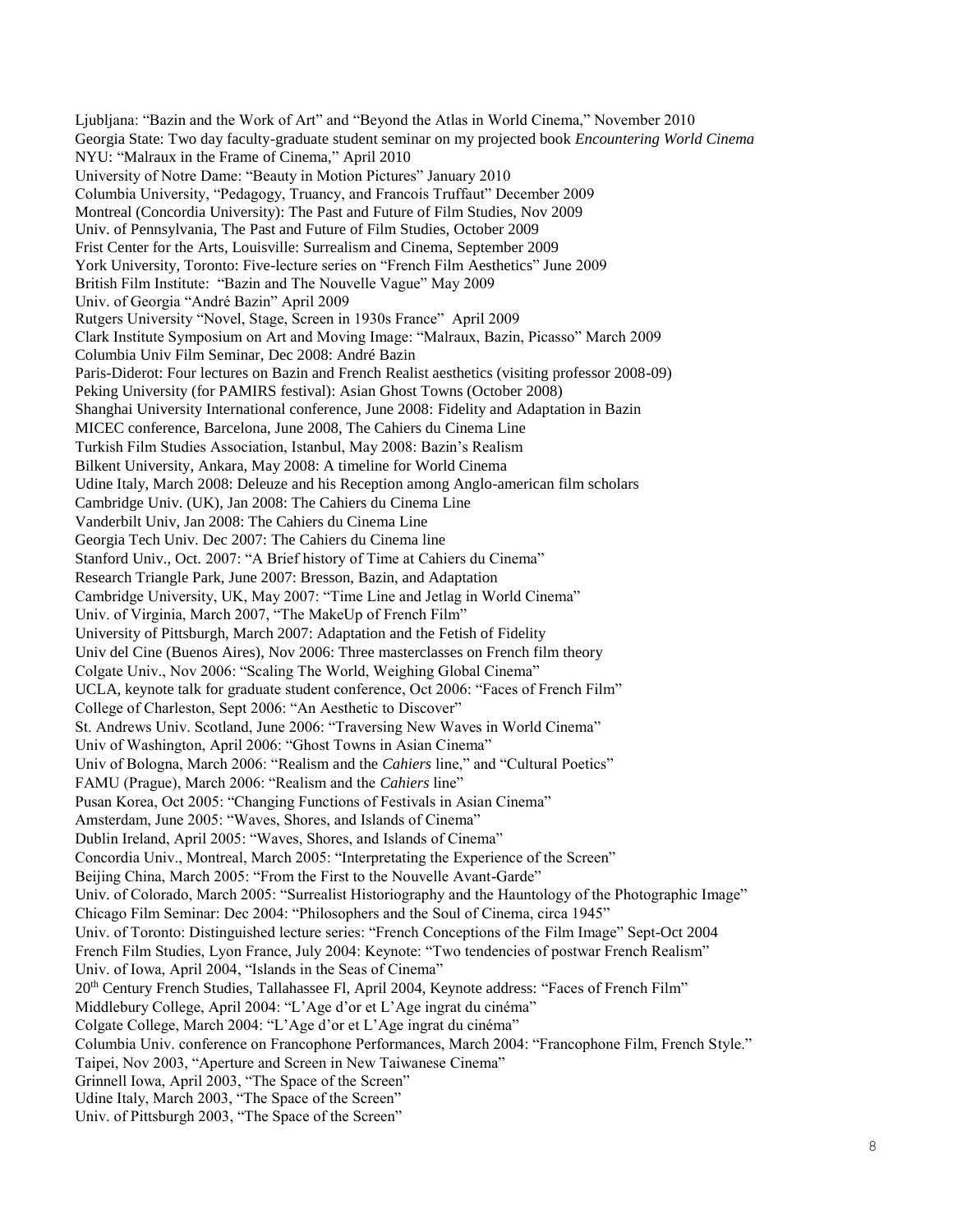Connecticut College, Oct 2002, "Mapping World Cinema" Duke, August 2002, "Mapping World Cinema" Dublin and Leeds, June 2002, "Mapping World Cinema" Univ. of Chicago, May 2002: "Vernacular Modernism: the Architecture of world cinema" Univ of Maryland, May 2002: "The Fabulous Destiny of French Cinema" French Institute at NYU, Feb. 2002. "The Arc of The Revolution: Jean Renoir in the 30s" Atlanta, Nov, 2001, S.E. Atlantic Lit conference,keynote address: on Eric Rohmer SUNY Stony Brook, Oct. 2001, The Ins and Outs of World Cinema Beijing, Xinghua Univ Comp Lit conference, Aug 2001, Teaching Global Cinema University of Chicago, May 2001, Eric Rohmer and Narrative Figures University of Pennsylvania, March 2001, World Cinema kept Out of Focus Harvard University, March 2001, Eric Rohmer and Narrative Figures Smith College, Feb 2001, African Cinema Univ. of Calif. Berkeley, September 2000, Postwar European Realism Tulane University, April 2000, Annual endowed lecture in French Studies Case Western Reserve, Cleveland, Sept 1999: National Cinema in the Global Era Guggenheim Museum, NYC, June 1999: Cinema in the Hands of Surrealism New School, NYC, April 1999: Passion and Restraint in Popular Front Intellectual Circles Sarah Lawrence College, Feb 1999: Mizoguchi's *Sansho Dayu* Tokyo Cenenial Celebration of Mizoguchi Kenji, November 1998: Keynote lecture Warwick Univ, March 1998: Picturing Paris in the 1930s Univ. of Florida, Nov 1997: On Nation and Cinema Reed College, Nov 1997: On Nation and Cinema, and on Literature and film Yale University, Sept. 1997: Comparative Literature, Nation and Film Dartmouth, Sept. 1997: Faces and Masks in Japanese Cinema (Keynote talk) Cerisy -la -Salle, June 1997: Les Pre -Occupations de Robert Bresson Temple Univ. March 1997: On Nation and Cinema Presidential Lecture, Iowa, Feb 1997: Aspirations of Nation and Cinema Dublin, Ireland, Nov 1996: Keynote address on Cinema and the Nation Rutgers Univ. October 1996: The Pre -Occupations of Robert Bresson Caen, France, June 1996: L'Evolution d'André Bazin Tel Aviv international colloquium, May 96: Jonah is already 25 Univ. of Chicago, April 1996: The Threshold of Cinema Montreal, Nov 1995: On Holy Ground, Film Historiography Bloomington IN, Oct 1995, European Cinemas: Death in Film Montreal, June 1995: Truffaut and Modernit y Paris, Amer. Center, March 1995: Death in the Past: Film Noir Vassar College, Feb. 1995: Jules, Jim, and Walter Benjamin Chicago Art Institute, Jan 1995: The Generation of the New Wave Univ. of Victoria, Oct 1994: The Sacred Mountain in African film Middlebury College, Oct 1994: Jules, Jim, and Walter Benjamin Univ. of Copenhagen and Turku, Finland, May 1994; series on theory Texas A&M conference May 1994: Tanner's Jonas is nearly 25 Univ. of Paris III, Feb 1994: "La Générique de la nouvelle vague" Rhodes College, May 1993: History and the Interpretation of films M.I.T. April 1993: Distinguished Lecture Series (3 Talks) Univ. of Edmonton, March 1993: On Surrealism and Ethnography Georgia State Univ. Feb. 1993: Crediting Authors in Films Today Univ. of Michigan, Nov 1992: Crediting Authors in Films Today Institut Francais, London, Sept 1992: Entomology of Surrealism Grinnell College, April 1992: Representing the Occupation U of Chicago,Jan 1992: Populism,Pop Culture and The Popular Front Tokyo, Fall 1991: 4 Lectures at Meiji and Waseda Universities Sao Paulo,Brazil, May 1991:Series on French Philosophy and Film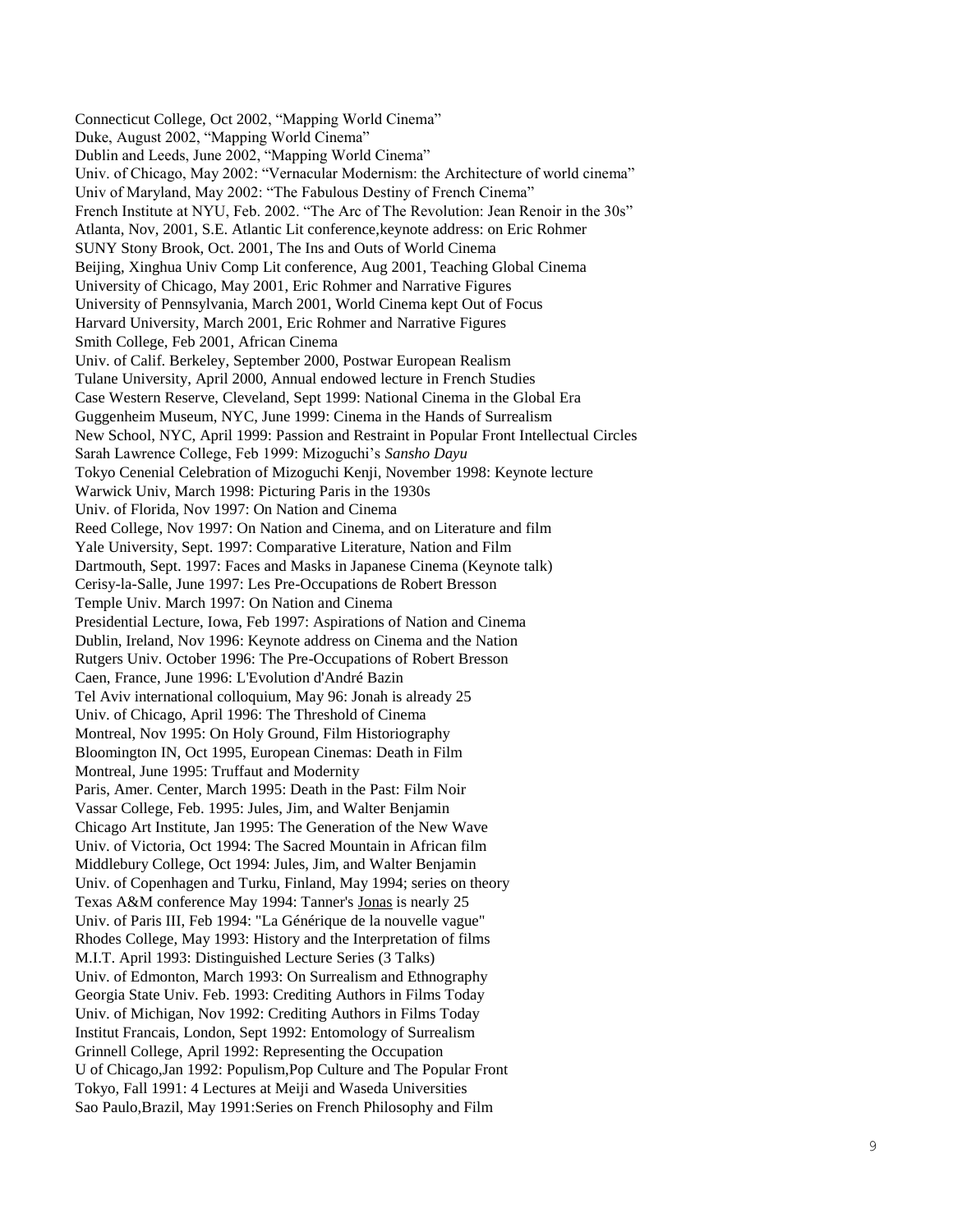Carleton College, Feb 1991: Alias History, Resnais' Stavisky... Quebec Film Assoc., Montreal Nov. 1990:Japanese Prints and film Biennale di Venezia, Italy, Oct. 1990: Eisenstein and Ecstacy Valencia Spain, Oct. 1990, Historiography,Allegory and Melodrama Art Institute of Chicago, April 1990: Bresson and Dostoievsky Assoc Colleges of Midwest, March 1990: Japanese prints and film. Univ of Maryland, March 1990: Film Style and the Popular Front Case/Western Reserve, Nov, 1989: Renoir and French Revolution Carleton College, Nov. 1989: Populism in John Berger/Alain Tanner Yale Univ, October 1989: Renoir and the French Revolution Warwick, England, Sept 1989: The Death of the Live:Music Halls UCLA, May 1989: 2 lectures on Film History in the context of Film Theory Rice Univ, April 1989: Renoir and the French Revolution Univ. of Chicago, March 1989: Writing of and in French Cinema Univ. of Quebec, Feb, 1989: History in and of Film Theory Beijing Film Academy, Sept 1988: "Pedagogical Issues in Film Theory"(a series of four lectures) Carleton College, MN, 1987: La Bête Humaine Chicago Art Institute, 1986: Realism and Space in French Cinema Miami Univ. Ohio, 1986: Film and its Social Reception Merleau-Ponty Society (Notre Dame, 1986): Signification and Violence Long Beach St, 1986: 5 lectures on film and literary analysis Mannheim, Germany 1986: La Bête Humaine and its Adaptation Heidelberg, Germany, 1986: European and American film rapport. SCS, New Orleans 1986: Phenomenology and Film History Princeton Univ. (Ch. Gauss Lecture), 1986: Renoir's Naturalism Cornell Univ. 1986: The Origins of the New Wave. Yale Univ., 1986: Comparative Lit., Popular Art and History. Drake Univ, 1986: Shakespearian History plays on the Screen Grinnell College, 1986: Existentialism and Authenticity in Godard East-West Center, Hawaii, 1985: Film and its Social Reception Wellesley College, 1985: Francois Truffaut, Freedom of the Past. Museum of Fine Arts, Boston, 1985: Breathless' Intertextuality. Cerisy-la-Salle, France, 1985: Histoire Esthetique ou Culturelle. Northwestern Univ., 1985: Allegory and Cinematic Ecriture. Urbino, Italy, 1985: Private Space and Public Spectacles. Univ. of Wisconsin, 1985: Historiography and Experience. Brown Univ., 1985: Perception and Cognition in Film. Clark Univ., 1985: The Specificity of French Cinema. Mount Holyoke, 1984: Allegory in Italian Cinema. Univ. of Utah, 1984: Japanese Aesthetics. Univ. of Tenn., 1984: French Film and Culture. Carleton College, 1984: Shakespeare on the Screen. Concordia Univ, Montreal, 1984: Orson Welles and Film Criticism Chicago Art Institute, 1984: Set Design in European film. Peace of Paris Conf, Bloomington IN, 1983, "Franco-American Film Relations." Loras College, Dubuque, IA, March 1983, "Orson Welles." Art Institute Chicago, Feb 1983, "Jean Grémillon and Film Style." Yale Univ. Dec 1982, "French Film and Melodrama." UCLA, Oct 1982, Two lectures on French Cinema. Assoc. Departments of English, June, 1982, "Beyond Adaptation." Yale Univ., Feb. 1982, "Recent Film Theory." Univ. of Notre Dame, Feb.,1982, "Henry V." Lit and Film Conference, Florida St, Jan. 1982, Keynote Talk, "Orson Welles" Museum of Modern Art, NYC, Nov. 1981 2 Panels on French Cinema.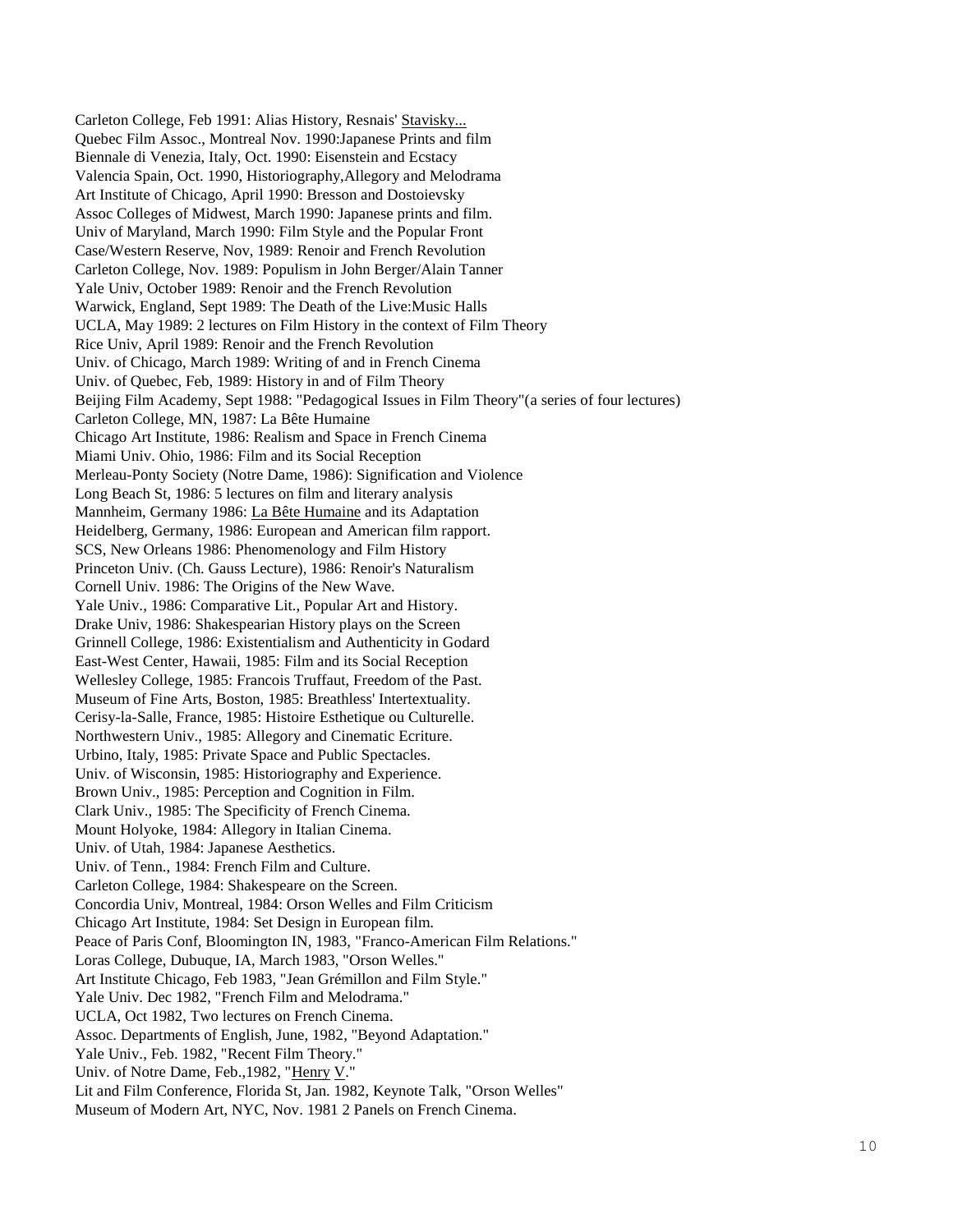Univ. of Texas, Oct. 1981, "Recent Film Theory." Southwest Louisiana Univ., Oct. 1981, "L'Atalante." Univ. of Chicago, Jan. 1981, "Kenji Mizoguchi." Carleton College, May 1981, "Jean Renoir." Northern Illinois Univ., March 1981, "Semiotics." Columbia Univ., March 1980, "Mizoguchi." Rice Univ., March 1979, "L'Atalante." New York Univ. March 1979, "Figuration." Center 20th Century Studies, Milwaukee, March 1979, "Figuration." Univ. of Southern Calif., May 1978, "Women in Japanese Film." 20th Century Studies, Milwaukee, 1978, "Technicolor's Origins." Univ. of Calif. Santa Barbara, Jan. 1978, "Henry V." Calif. State Fresno, Dec. 1977, "Sunrise." NEH Film Theory Conference, Bloomington, April 1977, "Phenomenology and Film" "Univ. of Minn., Jan. 1977, "Film and Literature." Carleton College, July 1976, 4 Lectures on French Cinema. Center 20th Century Studies, Milwaukee, 1976, "Film Pedagogy" NEH Film Conference, CUNY, July 1975, "Analysis in Film Theory." Univ. of Mass., April 1975, "Film Pedagogy."

### **CONFERENCE PRESENTATIONS**

Introduction to Casque d'Or for the French Institute/Alliance Francaise, Jan 8, 2019 SCMS conference presentation: "Volumes in and of Andre Bazin," Toronto, March 2018 Univ. of Franfurt (Dec 2017) conference on JP Meunier: "The Context of Structures of the Film Experience" ACLA, Utrecht (July 2017): "Chinese Cinema Expanding into Thin Air" SCMS conference response to panel (Chicago 2017): Cinephilia and Francophonia: China/French relations SCMS conference presentation (Atlanta 2016): Barthes, Bazin, and Ecriture University of Iowa: Feb 2016 "The Death of cinema debate" Univ. of Chicago: seminar for faculty and graduate students:"Technology and Evolution in Special Effects." Nov 2014 King's College London: "Bazin's New Media addresses our study of Media" (October 2014) Queen Mary University of London "In conversation with moderator Sue Harris: on World Cinema" (October 2014) Yale Symposium "Tracking Specificity: The Fluctuations of Cinema," closing statement (Feb. 2014) ACLx (Penn State); Geography and Geology in World Cinema (September 2013) Yale Univ. Art Gallery conversation with C. Chaffee on Leger, Duchamp, Man Ray: films of Société Anonyme (July 2013) SCMS conference presentation (Chicago March 2013): Bazin on Television Univ of Oregon (May 2012) presentation of *City of Sadness* Univ of Iowa (April 2012): a) Reflections on Opening Bazin; b) New Questions of World Cinema Brown University (April 2012): Reflections on *What Cinema Is!* SCMS Boston (March 2012): The Archive and pedagogy Busan, Korea, symposium on *Cahiers du Cinéma* and Asian film, October 2011. Booktalk, Kubrick bookstore, Beijing May 2011: On Film and the Aura of Art Amer Comp Lit Assoc 2011 Vancouver: Talk at roundtable on World Literature SCMS New Orleans, Acceptance address for Distinguished Career Achievement Award, March 2011 SCMS Los Angeles, "Adaptation, Renoir and theater" March 2010 Univ. of Texas, "East Asia: an archipelago of cinema" Conference prologue and conclusion Emory conference on World Literature(Oct, 2009):: African Cinema its Canon, Corpus, and Future NYU Maison Francaise, The New Wave, October 2008 Norlfolk Music Festival, Norfolk CT, July 2007: Maurice Jaubert's score for *L'Atalante* SCMS (Chicago, March 2007): "Sartre and Cinema" Amherst Conference on African Cinema (April 2006): African film in Three Dimensions" Princeton Univ., April 2006: "Les Enfants du Paradis and the Magic Lantern of Theater" SCMS (Vancouver, Feb. 2006): "Screens, Filters, and the Real in Film Theory" Yale, Dec 05 "Oedipus (at the) Rex: Les Enfants (du Paradis) v Les Parents (Terribles)" Theater/Cinema symposium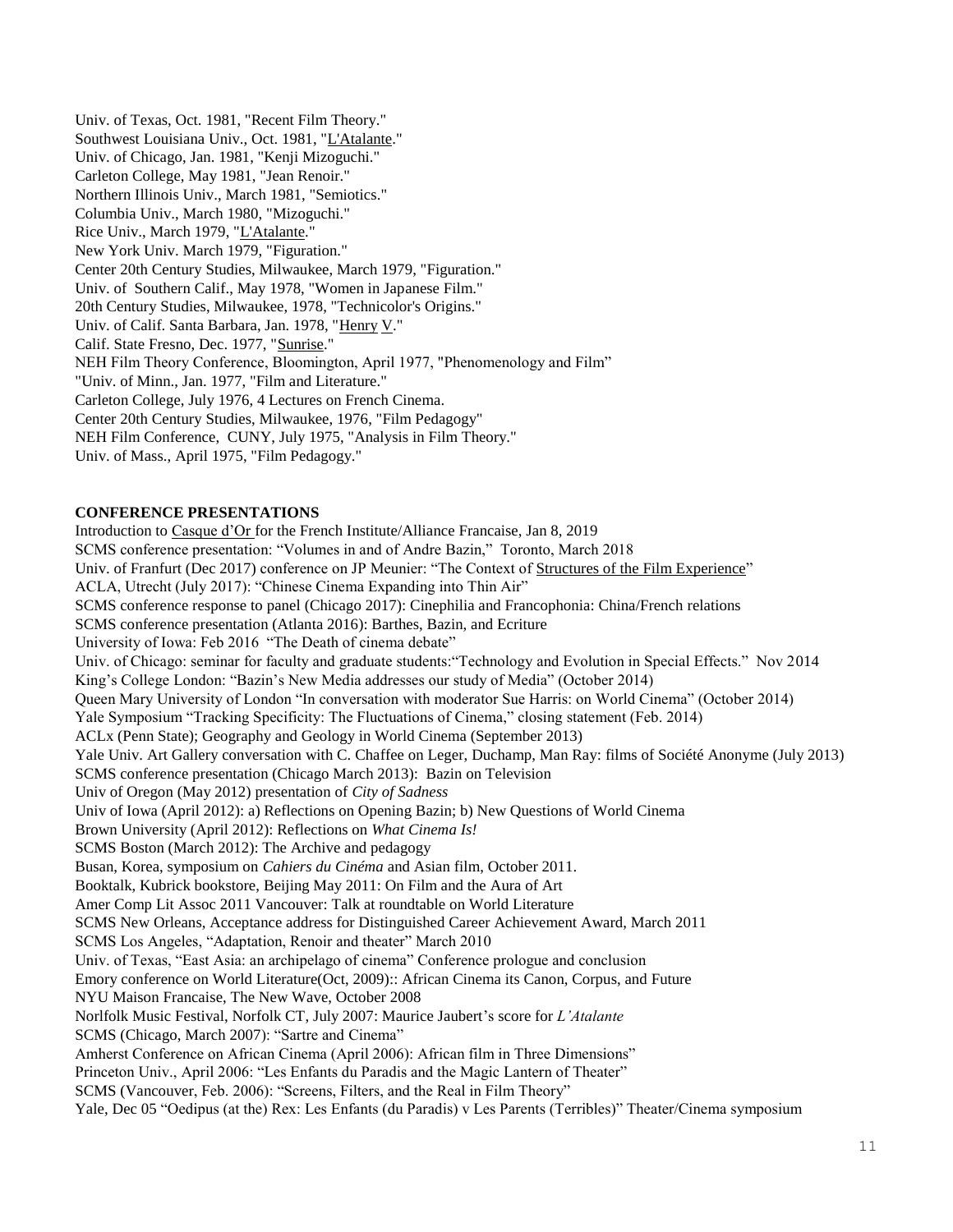Paris, Reid Hall June 2005 symposium on 1930s and Historiography: Intro and Concluding Remarks Critereon DVD on-camera discussion with Rbt Stam: "Jules et Jim" (May 2005) SCMS (London, April 2005): "Bazin and Sartre" Northwestern Univ., Dec 2004, conversation on historiography and 1930s culture in France French Consulate in Boston, Harvard, Jan 2004: "André Bazin and Serge Daney" MLA national radio show "What's the Word": Classic French Film, November 2003 New York Film Festival hommage to Ozu: moderator "Ozu and Modernism" Oct, 2003 SCS (Minneapolis, March 2003) "The Fabulous Destiny of French Cinema" MLA (New York Dec 2002): "Framing Gilles Deleuze" NY, Cahiers du Cinema 50<sup>th</sup> anniversary conference: Panel Moderator SCS, Washington DC, May 2001, "The Dialects and Dialectics of World Film" Princeton, April 2001, "Godard and Religion" Paris, Dec. 2000: "The demi-emigration of Irish Cinema" SCS, Chicago, March 2000, The Face and the Mask in Japanese Cinema MLA, Chicago, December 1999: Deleuze and Ricoeur Warwick University, December 1999: Claude Chabrol and Francois Truffaut Cleveland Cinematheque, October 1999: Introduction to Claude Chabrol's Les Bonnes Femmes University of Iowa, September 1998: Global Cinema and Area Studies, some reflections Digne-les-Bains, France, April 1998: presentation of "André Bazin" on the republication of two of his books London, Institut Francais, March 1998: Introduction to Carné's Drole de Drame. SCS Conference May 1997: Deleuze, film theory and visual culture Amer. Comp Lit Assoc, April 96: Film and/as Literature at Century's End. Memory conference, Iowa, April 96: Oral Traditions of Narrative in Africa Univ. of Iowa, reply to Stanley Cavell, 1995 Univ. of Iowa, reply to Valentine Daniels, 1995 SCS, New York March 1995: Film Noir and its european origins Univ of Iowa conference, April 1993: Nomadism as metaphor SCS Conference, Feb. 1993: Entomology of Surrealism 20th Century French Studies Assoc (Austin TX), April 1991: Francois Truffaut, Henri-Pierre Roché, and Franz Hessel. Amer. Comp Lit Assoc, San Diego, March 1991: Film and History Univ. of Iowa East-West conf., 1991: Japanese Prints and film Midwest MLA, Nov. 1989: Stanley Cavell's Pursuits of Cinema. Urbino Italy, July 1989: Respondent: History in Film Theory SCS conference, Iowa City, April 1989: Films or Francs as a Measure SCS conference, Montreal 1987: The History of Film Theory MMLA, St. Louis, 1985: The Cult and Culture of Breathless SCS Conference, NYU, 1985: Perception and Cognition in Film. SCS conference, Madison 1984: Jacques Prévert. SCS Conference, Pittsburgh, May 1983, "Genre and Film Theory." Purdue Film Conference, March 1983, "Carné and Prévert." Asian Studies Assoc. Chicago, 1982, "Mizoguchi and the West." Textual Analysis Symposium, Minneapolis, 1981, "Meet John Doe." SCMLA, Austin Texas, Oct., 1981, "Interpretation Theory." MLA, San Francisco, Dec 1979, "Current Film Theory." SCS, San Francisco, March 1979, "L'Atalante." MLA, New York, Dec. 1978, "Broken Blossoms." Speech Communication Assoc., Minneapolis, Nov. 1978, "Interpretation in Cinema." SCS, Northwestern Univ., March 1977, "Identification."

# **DISSERTATIONS DIRECTED**

# Yale University

2019 Victoria Paranyuk: The Poetics of Sincerity in Soviet Thaw Cinema

2017: Moira Weigel: Animating Modernism: Cinema, Animals, and the Prehistories of Posthumanism

2017: Daniel Fairfax: Politics, Aesthetics,Ontology: the Theoretical Legacy of *Cahiers du cinema* (1968-73)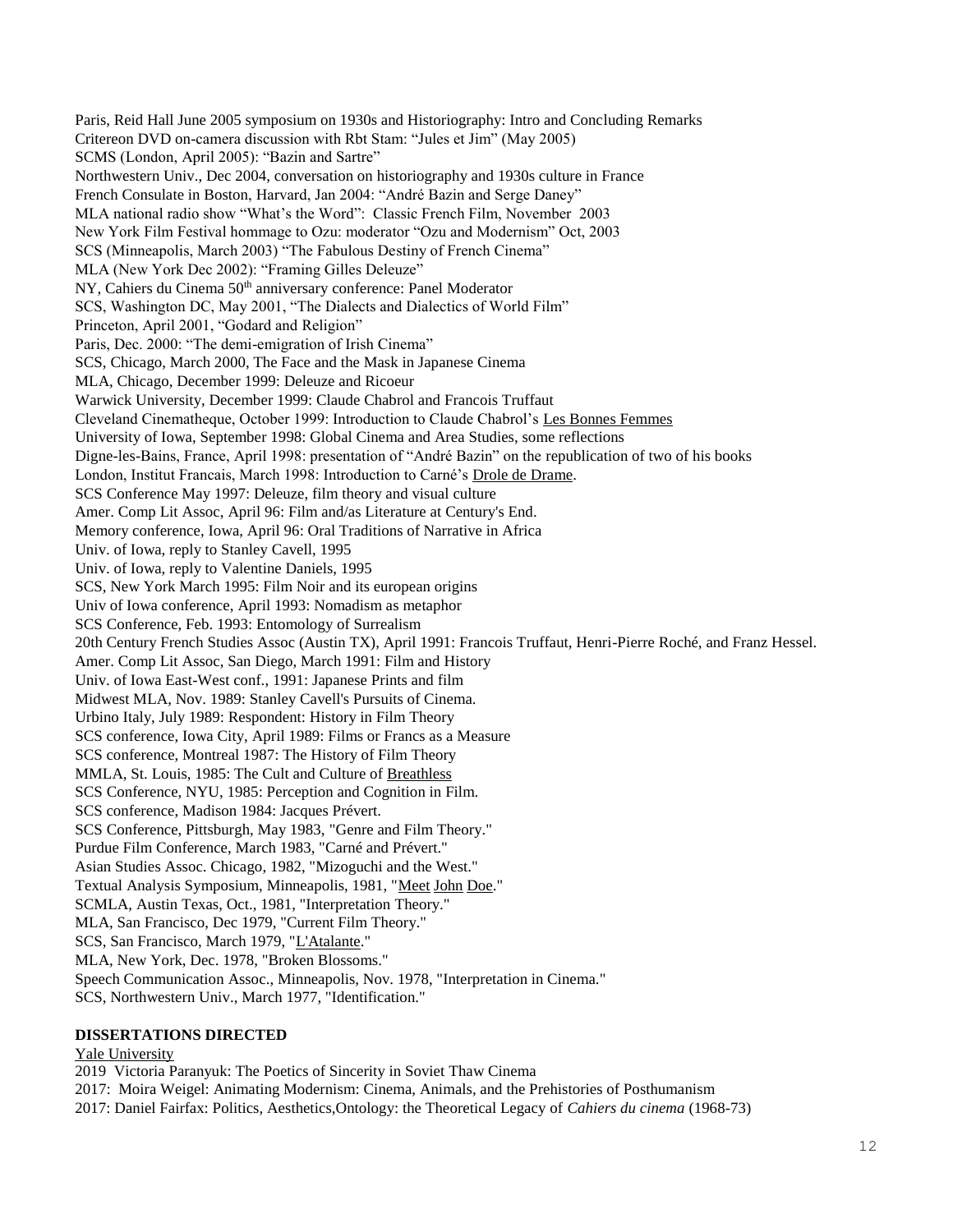2016: Joshua Sperling: Realism, Modernism and Commitment in the Work of John Berger, 1954-1978 2013: Michael Cramer: The Pedagogical Art film in European Cinema, 1960-1980 2011: Seung-hoon Jeong: The Interface: problems in film theory in the light of new media (SCMS prize 2011) 2011: Richard Suchenski: The Long form film and the Romantic Imagination 2010: Victor Fan: Football and Opium in Hong Kong's cinematic imagination. 2010: Wei Xie: Female crossdressing in the Yue Opera 2007: Anne Kern: Play, Games and the Sacred in European Lit and Film 1900-1940 2004: Jennifer Smyth: American Cavalcade: Hollywood as Historian in the 1930s University of Iowa 2007: Prakash Younger: Boats on the Marne: Renoir 's Critique of Modernity 2002: James Tweedie: Neobaroque Cinema in Europe since 1975 2002: Clark Farmer: Opera and the New German Cinema 2001: Michael Raine: Postwar-Pre New Wave: Japanese cinema and international culture 2000: Simon Dixon: Documentaries on Painters Painting 2000: Roberto Rodriguez-Moya: Bladerunner and Theories of Self-Reflexivity 1982-1992. 2000: Christian Keathley: The Wind in the Trees: Cinephilia and Film Theory 2000: Rosanna Maule: Vicissitudes of Authorship in recent French, Italian, and Spanish Cinema 2000: Mitsuyo Wada-Marciano: Modernity and Nationalism in Japan's Kamata Studio 1920-36 2000: Sally Shafto: Ut Pictura Cinema: the Aesthetic Adventure of J-L Godard 1999: Janette Bayles: An Aesthetic of Abjection: Kristeva and French Cinema (2nd reader) 1996: Scott Curtis: Early Cinema and German Discourse 1996: Aaron Gerow: Japanese Film Culture 1900-1924 1995: Claire Fox: The Mexican-US Border and its Visual Representation 1993 Doy Del Mundo: Philipine Cinema, the Early Years 1992: Charles O'Brien: French Cinematic and Historical Culture 1992: Dana Benelli: The Documentary Impulse in 1930s Hollywood 1990: Marylin Mell: Death and the Corpse in Literature 1989: Ursula Hardt: Eric Pommer, Filmfabrikant 1986: Patrice Petro: Weimar Cinema and the Female Spectator 1986: Ana Lopez: Toward a 3rd and Imperfect Cinema: Latin America 1986: Barbara Klinger: 1950s Melodrama: Ideology and Film Reception 1985: Angela Dalle Vacche: Italian Historical Cinema 1984: Marcia Butzel, "Movement as Cinematic Narration: The Concept and Practice of Choreography in Film" 1983: Pamela Falkenberg, "Classical Hollywood: Analysis, Irony, and the Western." 1983: David Rodowick, "Post-1968 Film Theory and Practice." 1981: Miriam White: "Film and the Historical Intertext." 1980: Catherine Johnson: "The Ideology of 50s Film Comedy" 1980: Brian Lewis: "The Film Theory of Jean Mitry." l979: James Spellerberg: "1950s Dilemma: Cinemascope and Ideology." 1979: William Gilcher: "The Hollywood Films of Jean Renoir, 1942-48." 1979: Mary Ann Doane: "Dialogic Texts: Irony and Film Spectators" 1978: Philip Rosen: "Screen and Marxist Film Theory." 1977: Steven Lipkin: "The Film Criticism of Francois Truffaut." 1976: Thomas Schatz: "Hollywood Film Genre as Ritual." 1975: Jeanne Allen: "Narration in Adaptation: Henry James." 1974: David Bordwell: "French Impressionist Film."

# **CONSULTANTSHIPS**, **EDITORSHIPS**, **AND CONFERENCES**

2019 Juror, Shannon Book Prize (Nanovic Center, Notre Dame) for Best recent book in European History and Arts Member, University Grants Commission reporting on all Hong Kong Universities, 2018-2020 Member, Strategic Planning Committee, PSL (Paris University Consortium, annual meetings, 2015-2019) American Comp Lit Association, editorial board for 2015- 2017 on State of the Field Member of the board of advisors for the Institute for World Literature (Harvard), 2015-2016 Yale-New Haven Teacher's institute advisory committee 2005-2013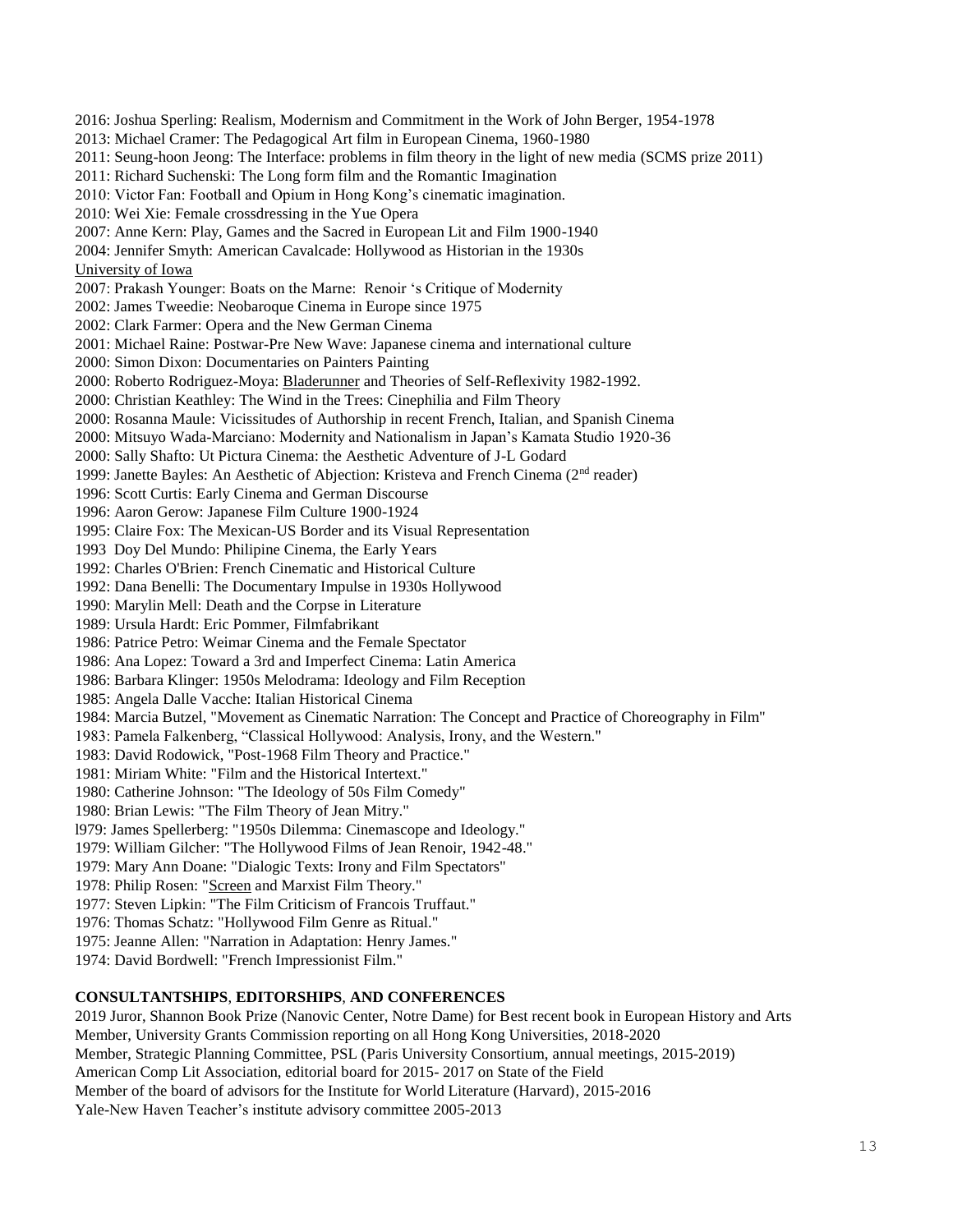led local seminars 2003 ,2005, 2017; national seminars 2006, 2007, 2010

Consultant: Oxford Bibliographies Online (Film and Media Studies)

Film Criticism (editorial board); consultant for Jan 2015 issue, with Preface

French Forum (editorial board)

Adaptation (editorial board 2008-2017)

Jihlava CZ documentary film festival, jury, 2013

*Postscript* (May 2007): special issue:"Susan Sontag on Cinema" edited with Colin Burnett

MLA Publications board, 2004-2007

PMLA Advisory Board, 2001—2004

Film Quarterly Advisory Board, 2005—

Voting Member: "Les Amies de *Cahiers du Cinéma*" 2001-2011

Conference Organizer for Whitney Humanities Center, Yale: "The Theater of Irish Cinema" (2001), "Japanese Cinema, Global Image" (2002), "No Man's Land: Balkan Cinema" (2003), "Taiwan Cinema, here and there" (2003); "What is theater in *What is Cinema*? (2005); "The Transnational Orson Welles" (2006), "The Human Figure:Painting, Film, photograph" (2007); "Ouvrir Bazin" (2008); South Asian Art cinema (2010); "Fantomas" (2011); Dialects and Dialectics in Subtitles (2012); "Return to Biarritz' Festival du Film Maudit' (2013); "Specificity of Cinema" (with F.Casetti, 2014); "Postwar Journals and the Politics of Popular culture" (2015), "China and Hollywood" (with Ron Gregg, 2016); "The Auteur with a Camera: the Image in recent art cinema: (2018)

Co-organizer of conference Bazin@100, University of Chicago Oct 11-13 2018

Co-Editor, *Yale Journal of Criticism*, 15 no 1 (Spring 2002) "The Theater of Irish Cinema"

Camargo Foundation Selection Committee, 1999-2005.

Co-organizer of Guggenheim Museum French Film series (50 films), 1999

NEH fellowship consultant, 2012, 1998-99,

Area consultant: Guggenheim Fellowships, 1998, 1996.

Chief Consultant "French Directors Series," Manchester University Press, 1998--

Retained by Cambridge University Press as film consultant, 1996—2003

Coordinated "Future of Image Studies," conference, Iowa, April 1997

Conference Organizer: The Visual Turn, 1997 (symposia, speakers, film series)

MLA panel coordinator: photography and literature, Dec 1996, Washington DC

Amer. Comparative Literature Assoc, April 1996: panel coordinator: Film and Comparative Arts

Conceived and organized "Exchanges in the Dark: European predecessors of Film Noir," for the American Center, Paris, March 1995 (20 films, 10 presentations)

- Outside Review Committee for departments of theater and film at Johns Hopkins (2021), Savanah Inst of the Arts (2008), USC (2002), Brown (2000), Oberlin (2000), Univ. de los Andes (Venezuela, 1997) Dartmouth (1996), Carleton Univ (1995),
	- UC Santa Cruz (1990), Michigan (1988), SUNY Binghamton (1985), UC Santa Barbara (1983), Notre Dame (1977, 1992).

Consultant for university hiring: Univ of Warwick 1993; Bristol Univ. 1997

Invited "opponent," Univ. of Helsinki (Finland) doctoral exam, May 1994.

Invited juror for Habilitation, Univ. de Paris I, Dec. 2004.

Invited juror for Doctorat, EHESS, France, 2020

Outside Evaluator, dissertation at Warwick Univ. UK, 1999.

Conference Organizer: African Cinema Today, April 1995

Conference Organizer: Irish film and Irish Issues, April 1994

Conference organizer:Painting and Photography in Light of Cinema, March, 1991.

Conference organizer: Image Culture in Contemporary Japan, 1992.

Conference: "The Meanings of Texts and Actions: Paul Ricoeur," Iowa Humanities Symposium, 1990, Planning committee.

Society for Cinema Studies conference, April 12-16, 1989 (organized with Rick Altman and Lauren Rabinovitz)

Conference organizer: Cinema and Cognitive Psychology: Dec 1988

Guest Editor with J. Morgan IRIS 21, 1996 (Film Noir and Europe)

Guest Editor with M. Raine IRIS 15, 1994 (Japan Image Theory)

Guest Editor, IRIS 9 Spring 1989 (Cognitive Psych. and Cinema)

Guest editor, WideAngle Fall 1987 (special issue on Andre Bazin)

Guest editor, SubStance Winter 1986 (continental film theory)

Guest Editor, Film Criticism II, no.2-3.

Guest Editor, Quarterly Review of Film Studies II, no. 3